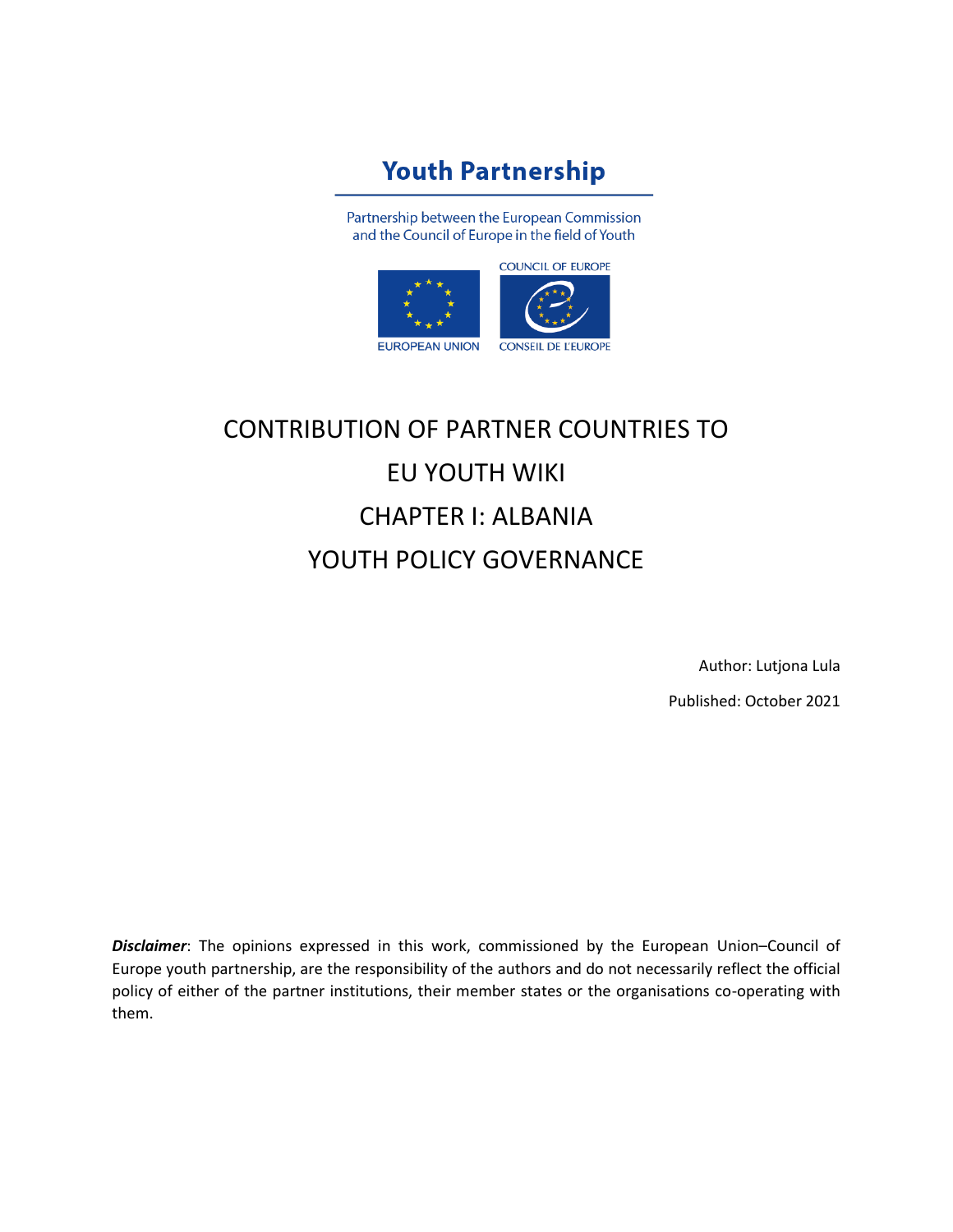#### **Contents**

## <span id="page-1-0"></span>**List of Tables and Figures**

| Table 2: List of Donor Programmes supporting (in)directly youth policies, or youth participation in policy |  |
|------------------------------------------------------------------------------------------------------------|--|
|                                                                                                            |  |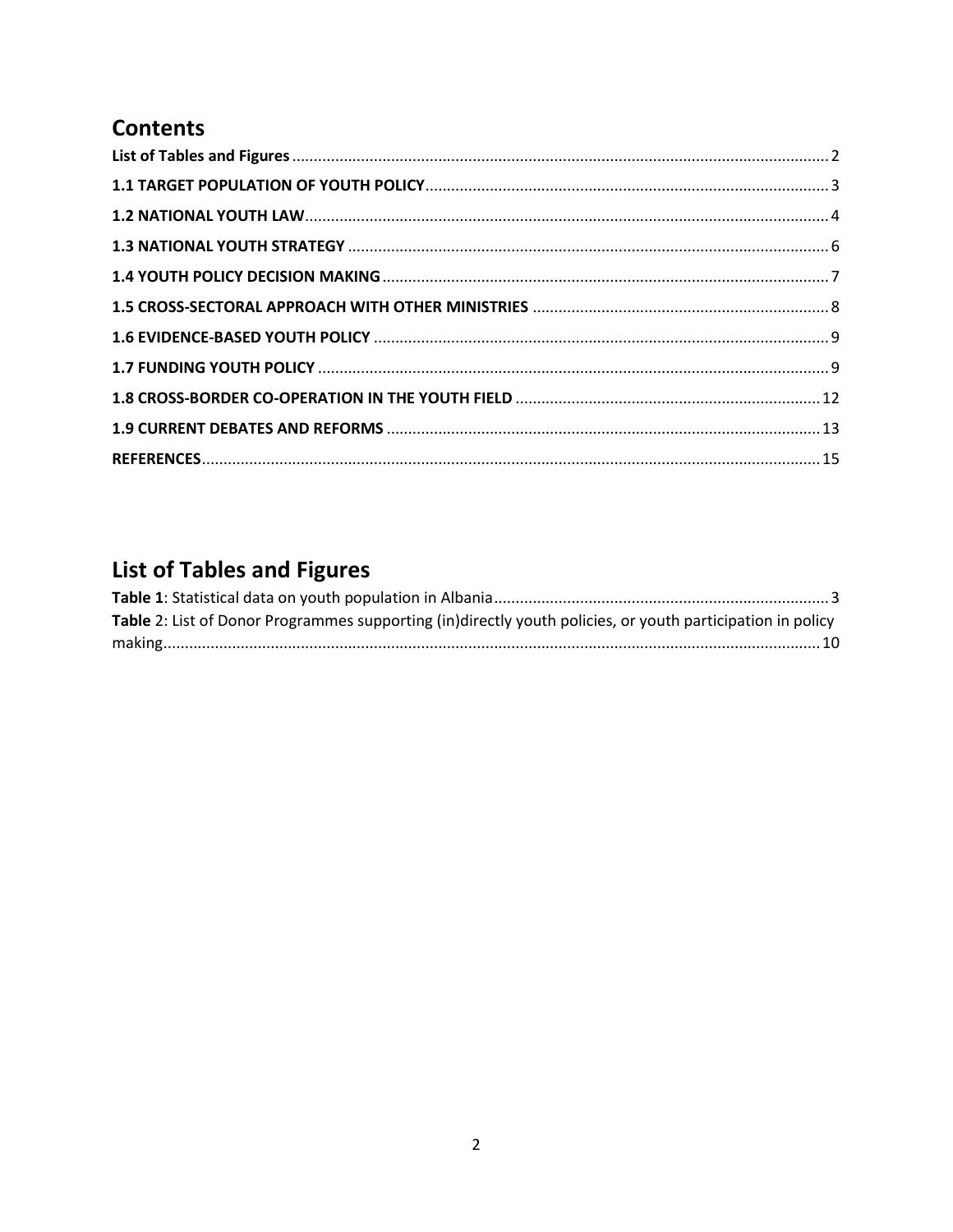#### <span id="page-2-0"></span>**1.1 TARGET POPULATION OF YOUTH POLICY**

Albania has always been considered a country with a young population – amongst the youngest in Europe, together with Kosovo\* . The country has a high share of youth in its overall population. The demographic picture, however, has changed recently due to migration and brain drain. As per the latest data from the National Institute of Statistics in Albania (INSTAT), measurement as of January 2021, the demographic picture of Albania is as shown in Table 1 below:

<span id="page-2-1"></span>

|                                                                 | <b>MALE</b> | <b>FEMALE</b> | <b>TOTAL</b> |
|-----------------------------------------------------------------|-------------|---------------|--------------|
| Total population (total number)                                 | 1 409 982   | 1419759       | 2 8 29 7 41  |
| Youth population (15-29) (total number)                         | 323 559     | 319 500       | 643 059      |
| Youth population (15-29) as share of total population<br>$(\%)$ | 22.9%       | 22.5%         | 22.7%        |

#### **Table 1**: Statistical data on youth population in Albania<sup>1</sup>

The [National Youth Law,](https://www.parlament.al/Files/ProjektLigje/20191107152923ligj%20nr.%2075,%20dt.%204.11.2019.pdf) approved in 2019, defines that a "young person"<sup>2</sup> is considered an individual, female, or male, who has reached the age of 15 to 29 years*.* <sup>3</sup> Voting rights in Albania are gained once a citizen turns 18 years, $4$  while the [Criminal Code](https://drejtesia.gov.al/wp-content/uploads/2017/11/Kodi_Penal-1.pdf) applies 14 years as the age when criminal liability is applied.

With regard to working and employment rights, based on the State Inspectorate of [Labour and Social Services,](https://inspektoriatipunes.gov.al/en/punemarres-nen-18-vjec/) the employment age in Albania is 16 years, on condition that from 16 to 18 years old an employee works in a position that does not harm their health, nor their

1. INSTAT, data retrieved from [www.instat.gov.al/al/temat/treguesit-demografik%C3%AB-dhe-](http://www.instat.gov.al/al/temat/treguesit-demografik%C3%AB-dhe-social%C3%AB/popullsia/#tab2)

[social%C3%AB/popullsia/#tab2](http://www.instat.gov.al/al/temat/treguesit-demografik%C3%AB-dhe-social%C3%AB/popullsia/#tab2), last accessed 13 August 2021.

<sup>\*</sup> This designation is without prejudice to positions on status and is in line with UN Security Council Resolution 1244 and the International Court of Justice Opinion on the Kosovo declaration of independence.

<sup>2.</sup> Albanian is a gendered language and Point F of Article 3, Law 75/2019 includes the gender aspect in the definition. Translation and adaptations are the author's.

<sup>3.</sup> Parliament of Albania, Law 75/2019, Article 3, Point F, available at

[www.parlament.al/Files/ProjektLigje/20191107152923ligj%20nr.%2075,%20dt.%204.11.2019.pdf,](http://www.parlament.al/Files/ProjektLigje/20191107152923ligj%20nr.%2075,%20dt.%204.11.2019.pdf) last accessed 25 August 2021.

<sup>4.</sup> Electoral Code of the Republic of Albania, available at [http://kqz.gov.al/wp-content/uploads/2021/04/Electoral-](http://kqz.gov.al/wp-content/uploads/2021/04/Electoral-Code-of-Albania-english-2.pdf)[Code-of-Albania-english-2.pdf,](http://kqz.gov.al/wp-content/uploads/2021/04/Electoral-Code-of-Albania-english-2.pdf) last accessed 30August 2021.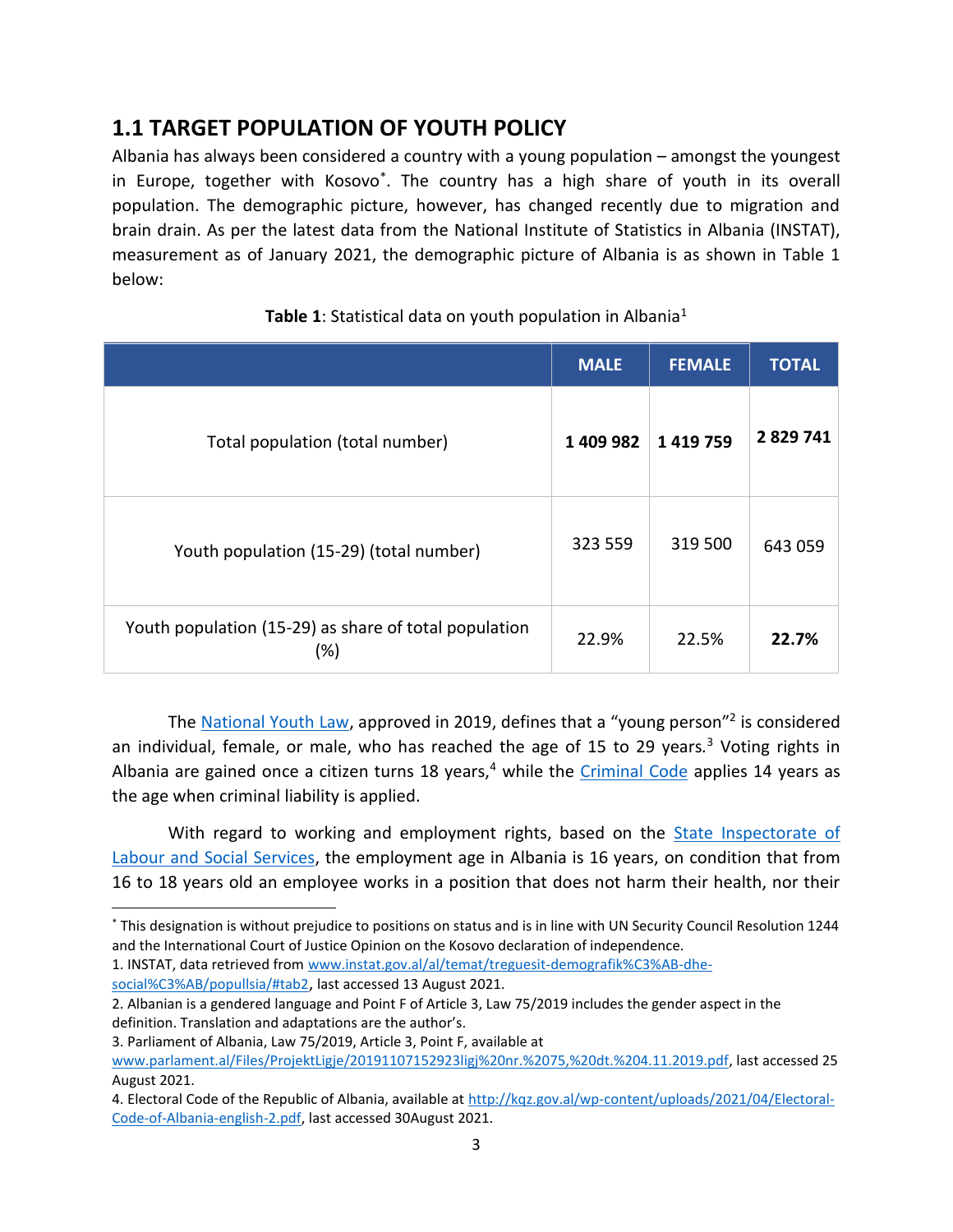education. The legislation in force also provides that teenagers from 14 to 16 years old can, however, participate in vocational and counselling practices. The Ministry of Education Sports and Youth manages the [National Traineeship Programme](https://praktika.arsimi.gov.al/) for students and recent graduates.

#### <span id="page-3-0"></span>1.2 NATIONAL YOUTH LAW

As a post-communist country, Albania went through a democratic transition in 1991 with the collapse of the former regime. Some cultural patterns of youth work were inherited by the former regime, where youth work was observed with a negative feeling as a superficial tool used by the totalitarian regime. However, with the democratic transition processes, the picture of youth work has faced many positive changes, with the youth sector being the main catalyst. Nevertheless, youth policy has also gone through relevant developments, such as the approval of th[e National Youth Law.](https://www.parlament.al/Files/ProjektLigje/20191107152923ligj%20nr.%2075,%20dt.%204.11.2019.pdf)

The National Youth Law in Albania, a long-awaited and requested<sup>5</sup> law, was passed in November 2019. The Law comprises 20 Articles and provides the main guiding principle of youth work in Albania, as well as youth policy both at central and local level: "The purpose of this law is to define the activities, mechanisms and authorities responsible for the protection and promotion of the rights of young people in the Republic of Albania and Albanian youth in the diaspora, as well as the financing of youth activities within the framework of the right of youth for special protection by the state."<sup>6</sup>

Article 3 of the Law defines the main concepts and definitions, including the "structured dialogue" among all youth, youth actors and the central and local institutions. It continues with the definition of "Youth Non-Formal Education", "Safe Youth Space", "Youth Infrastructure", "Youth Organisation", "Organisations for Youth", "Youth Policy", "Subject of Youth Policy" and finally it defines the concept of "Youth".

The role of definitions is important given that this law sets out the main principles and serves as a backbone for further recognition of youth work in the country, which until now has been led and advocated for by youth and civil society organisations. What is relevant to specify is the definition of Youth Policy as "the sustainable comprehensive activity undertaken by the central and local government, which aims to create favourable conditions for the personal development of young people and for their participation in public, social, economic and cultural life, at local and national level, through activities that encourage the development of young people in the country".<sup>7</sup> The current law specifies that it is based on a set of important "principles"<sup>8</sup> such as:

1. the principle of equality and anti-discrimination

<sup>5.</sup> Se[e www.crca.al/sq/news-youth-politics/rrjeti-kombetar-i-te-rinjve-ne-shqiperi-udheheq-perpjekjet-per-nje-ligj](http://www.crca.al/sq/news-youth-politics/rrjeti-kombetar-i-te-rinjve-ne-shqiperi-udheheq-perpjekjet-per-nje-ligj-per-te)[per-te,](http://www.crca.al/sq/news-youth-politics/rrjeti-kombetar-i-te-rinjve-ne-shqiperi-udheheq-perpjekjet-per-nje-ligj-per-te) last accessed 30 August 2021.

<sup>6.</sup> Law 75/2019, Article 2.

<sup>7.</sup> Ibid, Article 3.

<sup>8.</sup> Ibid, Article 4.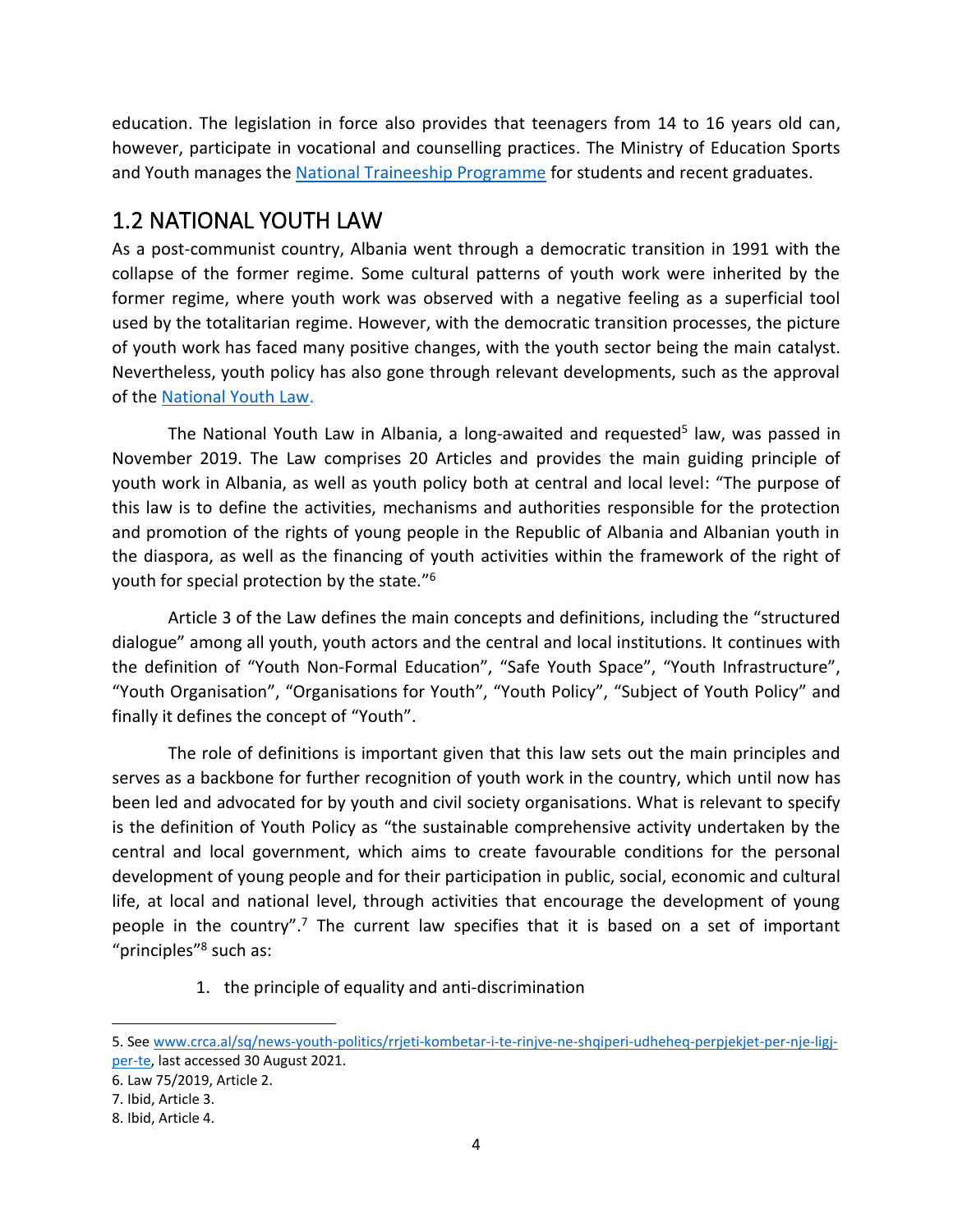- 2. the principle of freedom of organisation for youth and organisations
- 3. the principle of subsidiarity.

It is applied not only to Albanian citizens but also to foreigners with Albanian residency in Albania, in compliance with the legislation in power for foreign citizens.

The main positive aspects of this Law relate to its recognition of youth work, not only through definitions and special articles, but also to the fact that it regulates the involvement of local governments as well in youth work. The Law establishes that the National Youth Council is a consultative body at the respective ministry. The National Youth Council can have from 14 to 16 members.

Until September 2021 the youth component fell under the Ministry of Education, Sports and Youth. However, with the newly formed government of Albania following elections of April 2021, since September 2021 the country has a state ministry dedicated to youth and children (State Ministry [of Education Sports and Youth\)](https://kryeministria.al/en/ministrat/bora-muzhaqi/). Another relevant aspect of the law, based on its principle of subsidiarity, is the recognition and establishment of local youth councils as consultative bodies for local youth policy making and youth policy decisions.

Through Law 75/2019, the country now has a National Youth Agency, the only youth policy executive body in the country, established through Decision No. 681 dated 2.9.2020. 9 Prior to the Agency, the National Youth Service was in place. The National Youth Agency is highly relevant and has a primary role in the promotion and funding of youth work. The National Youth Agency succeeded the former National Youth Service, established within NYAP. The latter had these main competences:

"1. implementing youth policies and programmes drafted by the responsible ministries for youth policies;

2. monitoring and co-working with the regional youth centres."<sup>10</sup>

The Youth Law also regulates youth data collection, which at national level falls under the responsible ministry, which currently is the **State Ministry of Education Sports and Youth**. However, local authorities by this law are expected to gather youth-related data about their local context. Article 8 of the law specifies that the responsible ministry collects, administers and analysis these youth data.<sup>11</sup> Nevertheless, the Youth Law does not set any concrete youth policy priorities, it rather sets general principles.

<sup>9.</sup> [http://arsimi.gov.al/wp-content/uploads/2020/12/Permbledhje-e-ligjit-dhe-akteve-n%c3%abnligjore-n%c3%ab](http://arsimi.gov.al/wp-content/uploads/2020/12/Permbledhje-e-ligjit-dhe-akteve-n%c3%abnligjore-n%c3%ab-fush%c3%abn-e-rinis%c3%ab.pdf)[fush%c3%abn-e-rinis%c3%ab.pdf,](http://arsimi.gov.al/wp-content/uploads/2020/12/Permbledhje-e-ligjit-dhe-akteve-n%c3%abnligjore-n%c3%ab-fush%c3%abn-e-rinis%c3%ab.pdf) last accessed August 2021.

<sup>10.</sup> Loka K., Youth Wiki Chapter I on Albania (2017), available at [https://pjp-](https://pjp-eu.coe.int/documents/42128013/47262379/Youth-Wiki-Albania.pdf/f3355a46-9dc3-156b-95ab-3fab48f10964)

[eu.coe.int/documents/42128013/47262379/Youth-Wiki-Albania.pdf/f3355a46-9dc3-156b-95ab-3fab48f10964,](https://pjp-eu.coe.int/documents/42128013/47262379/Youth-Wiki-Albania.pdf/f3355a46-9dc3-156b-95ab-3fab48f10964) last accessed August 2021.

<sup>11.</sup> [http://arsimi.gov.al/wp-content/uploads/2020/12/Permbledhje-e-ligjit-dhe-akteve-n%c3%abnligjore](http://arsimi.gov.al/wp-content/uploads/2020/12/Permbledhje-e-ligjit-dhe-akteve-n%c3%abnligjore-n%c3%ab-fush%c3%abn-e-rinis%c3%ab.pdf)[n%c3%ab-fush%c3%abn-e-rinis%c3%ab.pdf,](http://arsimi.gov.al/wp-content/uploads/2020/12/Permbledhje-e-ligjit-dhe-akteve-n%c3%abnligjore-n%c3%ab-fush%c3%abn-e-rinis%c3%ab.pdf) last accessed August 2021.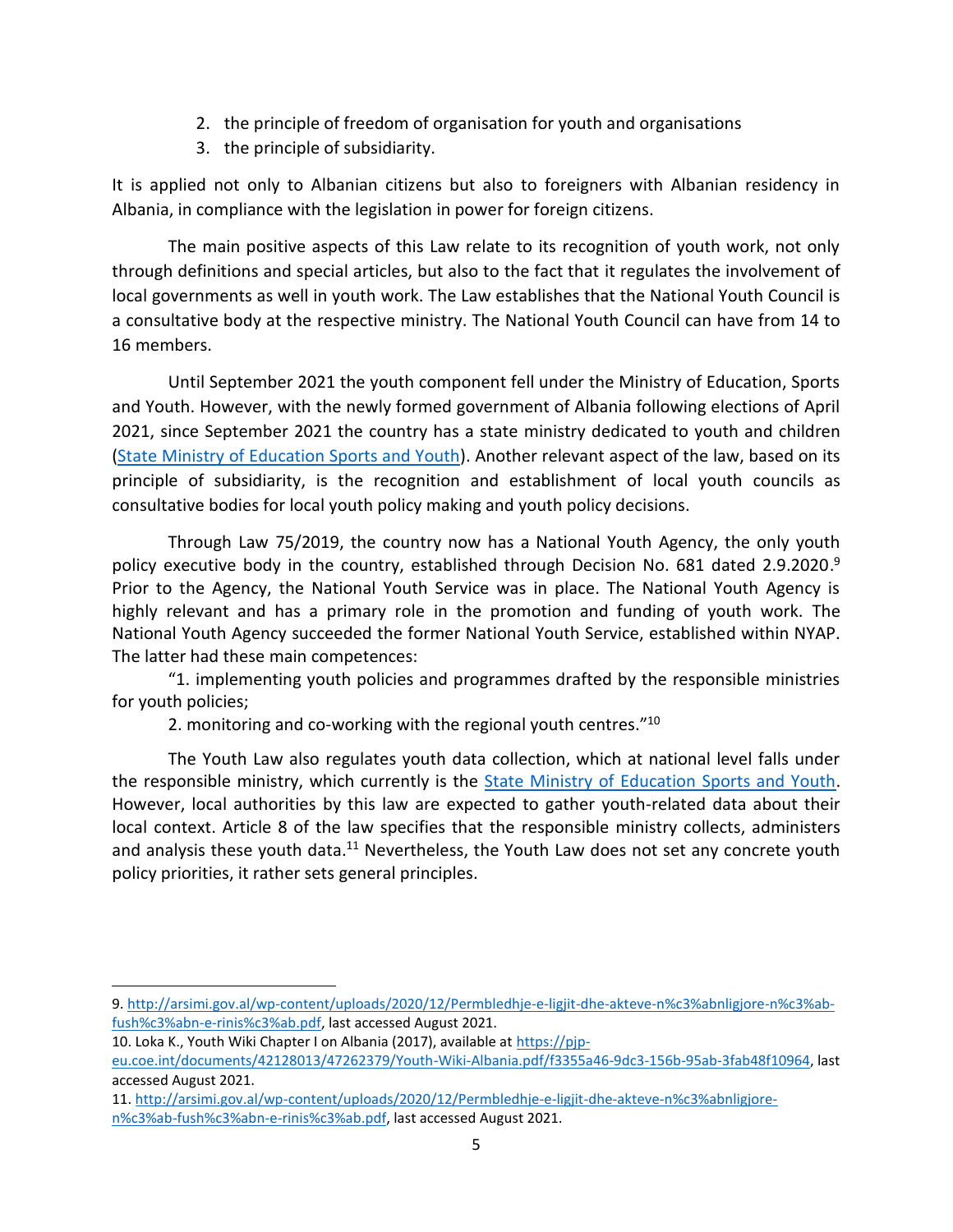#### <span id="page-5-0"></span>1.3 NATIONAL YOUTH STRATEGY

The main document in the country with regard to youth policy and youth, despite Law 75/2019, remained the [National Youth Action Plan 2013-2020,](https://albania.un.org/en/46612-national-youth-action-plan-2015-2020)<sup>12</sup> drafted through an inclusive process. This document is the third National Youth Strategy adopted by the Albanian Government. The first, adopted in 2003, was named the National Youth Strategy (Strategjia Kombëtare e Rinisë) and the second was the National Youth Strategy 2007-2013 (Strategjia Kombëtare e Rinisë 2007-2013).

The NAYP included six strategic objectives:

- 1. *Enhancement and participation of Youth in democratic decision-making processes*, intended not only for creation of appropriate infrastructure for youth support, youth centres, but for strengthening the structures and capacities of youth organisations and groups as well;
- 2. *Enhancement of youth employment through effective labour market policies*, improving staffing, legal support of "start-up" programmes to expand the courses offered by vocational schools and creating contests to promote innovative ideas;
- 3. *Health, Sport and Environment* have a strategic objective to preserve and protect the health of young people through integrated health policies, coupled with massive sports culture;
- 4. *Education of Youth*, aimed at improving the curricula related to life-long learning, improving and strengthening the education system;
- 5. *Social protection*: activities envisaged in this objective are aimed at strengthening the links of this social protection system starting from capacity building and community interaction;
- 6. *Culture and Volunteerism*, intended to improve the opportunities for young people to organise activities for their leisure time, in different fields and topics.

"The NYAP was developed in close co-operation with the Olof Palme Centre and supported by UNFPA Albania Country Office. Compared to its predecessor, the NYAP consists of concrete activities, each of them containing indicators, budget costs, responsible entities and time frames." 13

Officially there are no assessment or evaluation documents published yet with regard to the implementation of the National Youth Action Plan, nor of the [National Strategy for](http://arsimi.gov.al/wp-content/uploads/2017/09/SKZHI_draft_per_konsultim_Tematik-_Investimi_ne_kapitalin_njerzor.pdf)  Development [and Integration](http://arsimi.gov.al/wp-content/uploads/2017/09/SKZHI_draft_per_konsultim_Tematik-_Investimi_ne_kapitalin_njerzor.pdf) (NSDI), an overarching strategy for the period 2015-2020. NSDI

12. For a detailed analysis of the National Youth Action Plan 2013-2020 please refer to Loka K., Youth Wiki Chapter I on Albania (2017), available at [https://pjp-eu.coe.int/documents/42128013/47262379/Youth-Wiki-](https://pjp-eu.coe.int/documents/42128013/47262379/Youth-Wiki-Albania.pdf/f3355a46-9dc3-156b-95ab-3fab48f10964)[Albania.pdf/f3355a46-9dc3-156b-95ab-3fab48f10964,](https://pjp-eu.coe.int/documents/42128013/47262379/Youth-Wiki-Albania.pdf/f3355a46-9dc3-156b-95ab-3fab48f10964) last accessed August 2021.

13. Loka K., Youth Wiki Chapter I: Albania (2017), available a[t https://pjp](https://pjp-eu.coe.int/documents/42128013/47262379/Youth-Wiki-Albania.pdf/f3355a46-9dc3-156b-95ab-3fab48f10964)[eu.coe.int/documents/42128013/47262379/Youth-Wiki-Albania.pdf/f3355a46-9dc3-156b-95ab-3fab48f10964,](https://pjp-eu.coe.int/documents/42128013/47262379/Youth-Wiki-Albania.pdf/f3355a46-9dc3-156b-95ab-3fab48f10964) last accessed 30 August 2021.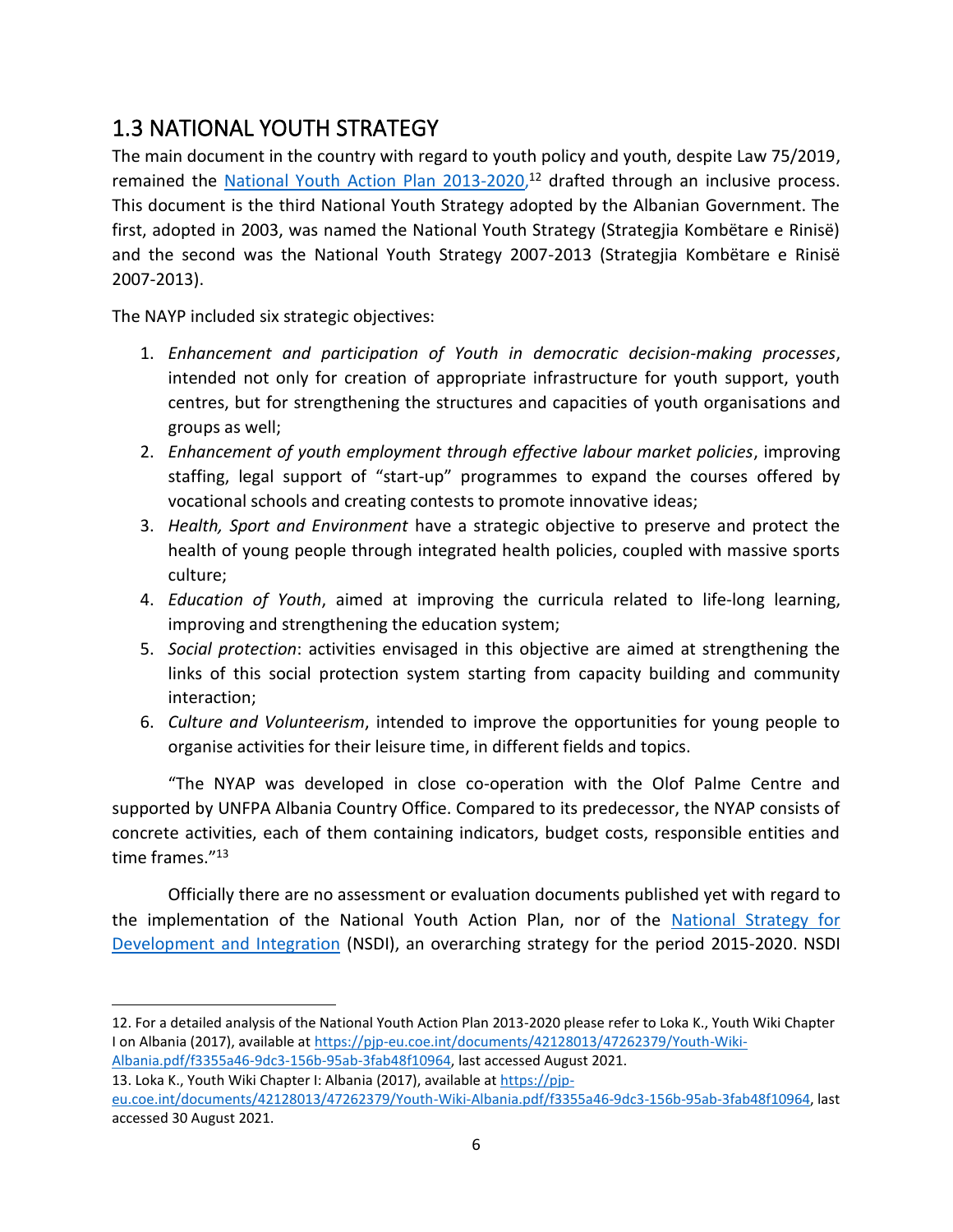emphasizes "Youth Empowerment" as one of the main priorities. According to this strategy, challenges faced by youth in Albania relate to: $14$ 

(1) the need for more youth economic power through employment promotion programmes, education, health and social protection;

(2) the need to create public spaces serving young people;

(3) strengthening the capacity of youth organisations;

(4) creation of youth networks, local councils and national advisory commissions on youth issues;

(5) the need to increase the active participation of young people in the community and inter-regional programmes.

Nevertheless, despite being compliant with many other sectoral and national strategies, based on the assessment reports done by some youth actors in the youth sector, the overarching criticisms remain in the fact that the monitoring process of the NYAP has not been very successful.<sup>15</sup>

#### <span id="page-6-0"></span>1.4 YOUTH POLICY DECISION MAKING

The main body for youth policy making, until September 2021 was the [Ministry of Education,](http://arsimi.gov.al/legjislacioni-2/)  [Sports and Youth](http://arsimi.gov.al/legjislacioni-2/) in Albania. The new government formed in September 2021 has appointed a State Minister for Children and Youth as the responsible body for youth policy making. Nevertheless, other ministries are responsible for the involvement of youth in sectoral strategies and policies, which will be detailed in the following section. With the approval of National Youth Law 75/2019, local government bodies are also acknowledged as important bodies in drafting and implementing youth policies. Article 7 encourages local government bodies to consult and co-operate with local organisations and local youth in the drafting of such policies.

Nevertheless, the establishment of the [National Youth Agency](http://rinia.gov.al/funksionet-tona/) is another step towards more structured youth policy making and implementation. The mission of the agency is:

- 1. to guarantee the protection and promotion of the rights of young people, through support for non-formal education
- 2. interaction and activation of youth
- 3. financing of youth activities
- 4. implementation of public policies in the field of youth.

The Youth Agency has the enhancement of youth policies as an embedded function in its core. However, its main functions rely on information, promotion of the structured dialogue

15. Youth in Albania 2020, report by CRCA, available at

<sup>14.</sup> [National Strategy for Development and Integration](http://arsimi.gov.al/wp-content/uploads/2017/09/SKZHI_draft_per_konsultim_Tematik-_Investimi_ne_kapitalin_njerzor.pdf) (NSDI), p. 37.

[www.crca.al/sites/default/files/publications/RAPORTI%20TE%20RINJTE%20NE%20SHQIPERI%202019-2020\\_0.pdf,](http://www.crca.al/sites/default/files/publications/RAPORTI%20TE%20RINJTE%20NE%20SHQIPERI%202019-2020_0.pdf) last accessed 30 August 2021.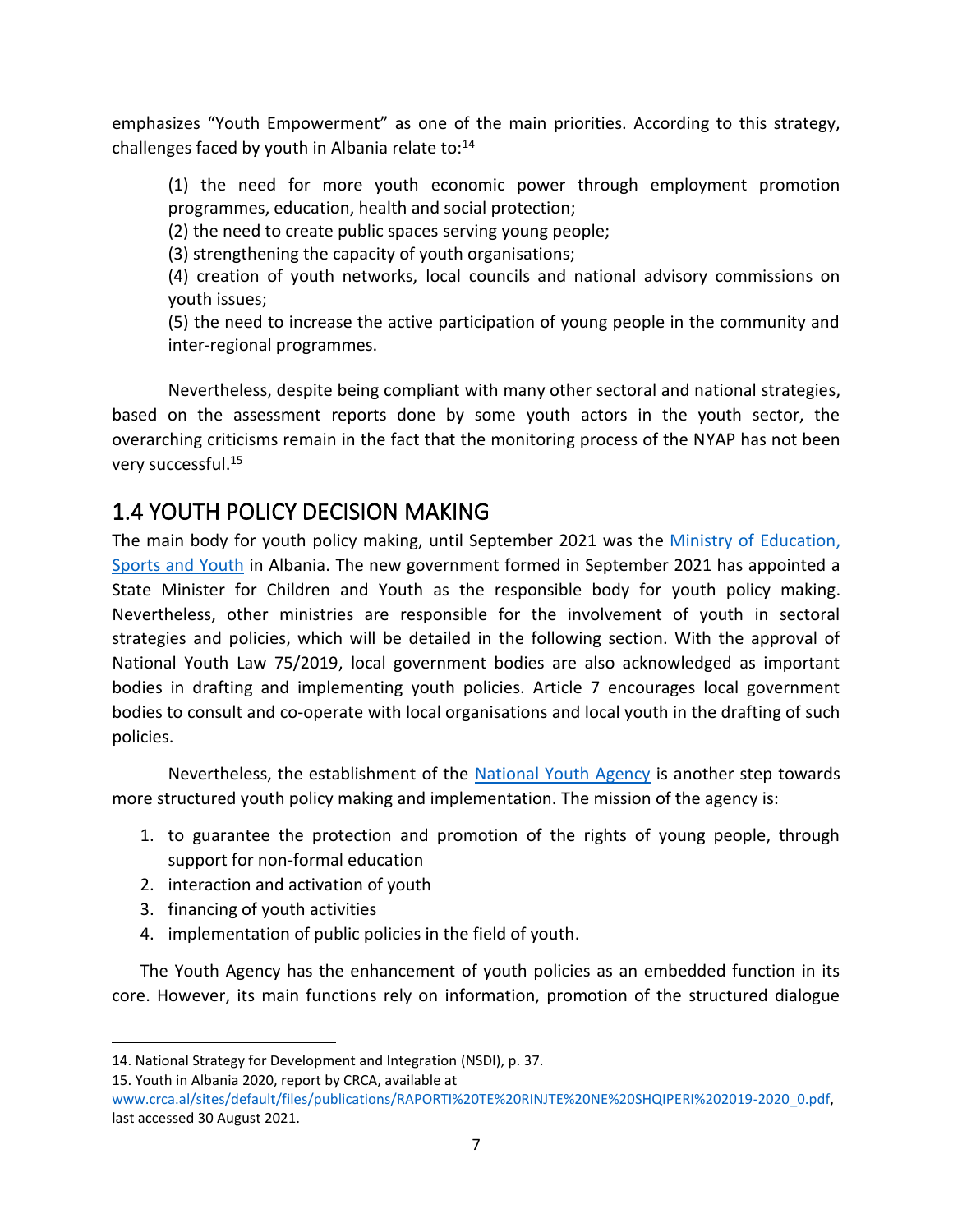among all youth and youth actors, as well the financing role on youth initiatives, through granting schemes. Currently the Agency has a structure of three main sectors focusing on (1) youth projects; (2) programmes, statistics and co-operation; and (3) finance and support services, led by a General Director.

Within the National Youth Agency a consultative body has been created, the [National Youth](http://rinia.gov.al/keshilli-kombetar-rinor/)  [Council](http://rinia.gov.al/keshilli-kombetar-rinor/) (NYC), which will provide policy orientation to the Ministry of Education, Sports and Youth. The first mandate of the council started in spring 2021. The NYC has 16 members, of which at least five must be selected respecting the gender quotas set out in point 2 of Decision 969 dated 02.12.2020 of the Council of Ministers "On determining the criteria and selection procedures of the members of the National Youth Council, as well as the manner of its organisation and functioning", as follows:

- A. Minister responsible for Youth;
- B. Director of NYA;
- C. two representatives from the Agency for Support of Local Self-Government;
- D. eight representatives from youth organisations and/or for young people;
- E. four representatives, members of student councils.

#### <span id="page-7-0"></span>1.5 CROSS-SECTORAL APPROACH WITH OTHER MINISTRIES

Youth policies in Albania are managed mainly by the Ministry of Education, Sports and Youth, nevertheless main sectoral strategies and policies are managed by different responsible ministries, as set in each of the strategies. It is relevant to highlight that policies regarding employment and also vocational education, such as the [National Strategy on Skills and](https://www.financa.gov.al/wp-content/uploads/2020/10/Publikim_EN_Strategjia-Komb%C3%ABtare-p%C3%ABr-Pun%C3%ABsim-dhe-Aft%C3%ABsi-2019-2022.pdf)  [Employment](https://www.financa.gov.al/wp-content/uploads/2020/10/Publikim_EN_Strategjia-Komb%C3%ABtare-p%C3%ABr-Pun%C3%ABsim-dhe-Aft%C3%ABsi-2019-2022.pdf) 2019-2022, are managed by the [Ministry of Finance and Economy](http://www.financa.gov.al/) (MoFE), as well as the law on Promotion of Employment (in force since April 2019), and the Law of Albanian Qualifications Framework (AQF 2010). For each of these sectoral strategies involving youth an Executive Agency has been created, namely:

- [National Agency on Skills and Employment](http://www.shkp.gov.al/) (NAES)
- [National Agency for Vocational Education Training and Qualification](https://epale.ec.europa.eu/sq/nss/national-support-services-albania) (NAVETQ)
- [Agency for Social Business](http://nbs.org.al/) (NBS).

Youth is also mentioned, but not specifically categorised, as a target group in other important strategies such as the National Action Plan for LGBTI 2016-2020 or the National Action Plan for the Integration of Roma and Egyptian people in the Republic of Albania 2016-2020.<sup>16</sup>

16. Loka K., Youth Wiki Chapter I on Albania (2017), available at [https://pjp](https://pjp-eu.coe.int/documents/42128013/47262379/Youth-Wiki-Albania.pdf/f3355a46-9dc3-156b-95ab-3fab48f10964)[eu.coe.int/documents/42128013/47262379/Youth-Wiki-Albania.pdf/f3355a46-9dc3-156b-95ab-3fab48f10964,](https://pjp-eu.coe.int/documents/42128013/47262379/Youth-Wiki-Albania.pdf/f3355a46-9dc3-156b-95ab-3fab48f10964) last accessed 30 September 2021.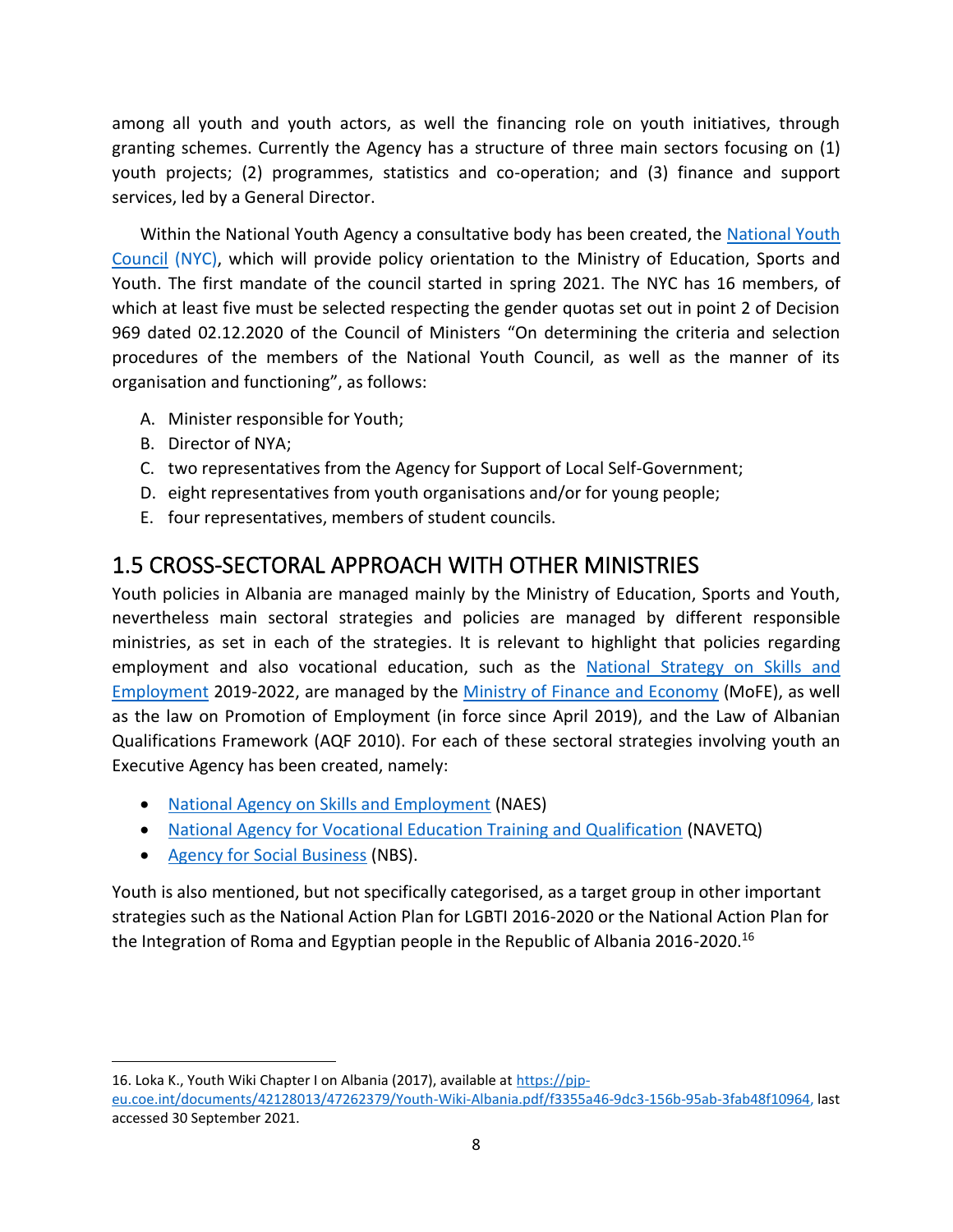#### <span id="page-8-0"></span>1.6 EVIDENCE-BASED YOUTH POLICY

Evidence-based policy making in Albania is not practised generally, including the youth sector. Due to several factors, this remains a weak point in decision making in Albania. Nevertheless, one can point out positive steps taken in this regard within the youth sector. The process of drafting the National Youth Action Plan 2013-2020 has been quite inclusive and with several public consultations, inviting all important stakeholders.

The drafting process of the Youth Law was generally observed and assessed as an inclusive one.<sup>17</sup> Nevertheless, its first approval as draft law in May 2019 did not pass without criticism. The National Youth Congress, a youth-led membership organisation, requested the revision of Articles 1, 2, 3, 9, 11 and 14, as well as the removal of Article 13 "on the establishment of a National Youth Organisation".<sup>18</sup> This stance was also supported by another youth organisation, Liburnetik. 19

The [Albanian National Youth Network and Children's Right](https://www.crca.al/sq/news/projekt-ligji-i-rinise-i-propozuar-nga-qeveria-shkel-te-drejtat-e-te-rinjve-ne-shqiperi)s Centre Albania also sent an open letter to the Parliament to revise the draft law. In September 2019 the draft law was again put on the Parliament's agenda by the Education Committee. Nevertheless, November 2019 marked the closed consultation of the Parliament and Ministry of Education, Sports and Youth with the outcome that none of the recommendations would be considered, and the draft law was approved as such.

The [European Commission's Progress Report 2020](https://ec.europa.eu/neighbourhood-enlargement/system/files/2020-10/albania_report_2020.pdf) assesses the role of youth law as relevant to enhance the role of youth organisations in decision making and ensure the efficiency of state institutions working on issues affecting young people. The Commission's report echoes the fact that youth organisations expressed concerns about the new Law, especially on the representation issue of the structures which shall be created. Three youth centres were established in 2018 in Lac, Lushnja and Elbasan, but no further steps were taken during 2019 to establish the remaining youth centres. Regional youth centres should provide young people with services and develop cultural, social and sporting activities in line with policies and programmes approved by the ministry, but the Law on Youth makes no provisions for such structures.<sup>20</sup>

#### <span id="page-8-1"></span>1.7 FUNDING YOUTH POLICY

The main source of funding for youth policy with the approval of the Youth Law 75/2019 is the state budget, managed by the National Agency for Youth. Overall, the budget of the Ministry of

- 19. Se[e www.liburnetik.org/2019/07/08/qendrim-mbi-ligjin-e-rinise/?lang=sq,](http://www.liburnetik.org/2019/07/08/qendrim-mbi-ligjin-e-rinise/?lang=sq) last accessed 30 August 2021.
- 20. European Commission "Albania Country Report 2020", available at [https://ec.europa.eu/neighbourhood](https://ec.europa.eu/neighbourhood-enlargement/system/files/2020-10/albania_report_2020.pdf)[enlargement/system/files/2020-10/albania\\_report\\_2020.pdf,](https://ec.europa.eu/neighbourhood-enlargement/system/files/2020-10/albania_report_2020.pdf) p.104, last accessed October 2021.

<sup>17.</sup> Statement of Beyond Barriers Albania, available at [www.web4yes.eu/news/142/the-law-on-youth-in-albania](http://www.web4yes.eu/news/142/the-law-on-youth-in-albania-is-en-route.html)[is-en-route.html,](http://www.web4yes.eu/news/142/the-law-on-youth-in-albania-is-en-route.html) last accessed 30 September 2021.

<sup>18.</sup> Statement by National Youth Congress, available at [https://360grade.al/269932/njoftim-i-rendesishem-nga](https://360grade.al/269932/njoftim-i-rendesishem-nga-kongresi-rinor-kombetar/)[kongresi-rinor-kombetar/,](https://360grade.al/269932/njoftim-i-rendesishem-nga-kongresi-rinor-kombetar/) last accessed August 2021.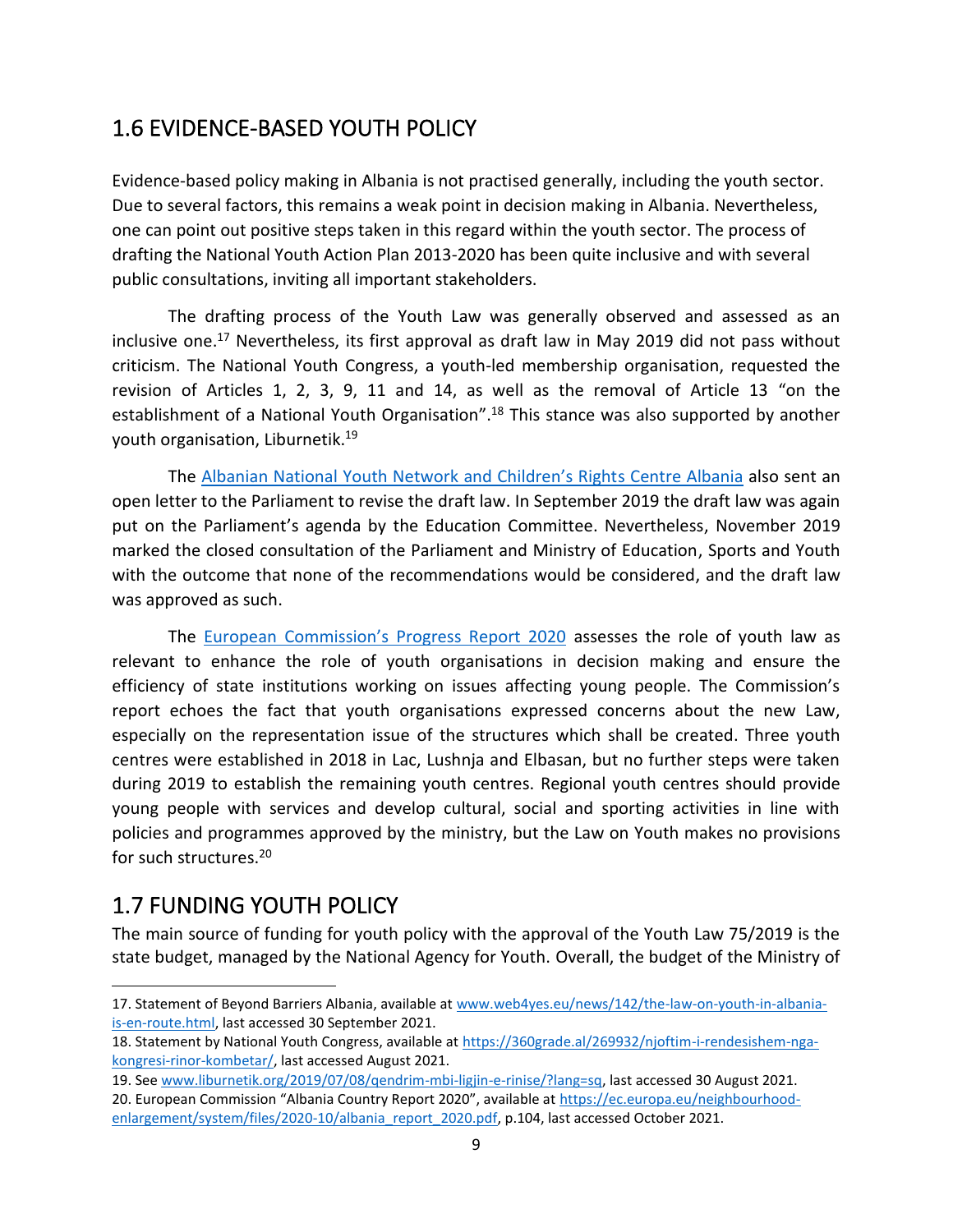Education, Sports and Youth in 2020 was 41.9 billion Albanian lek (ALL), while in 2021 it has a slight increase of 0.9% more than the previous year, with the total sum reaching ALL 42.2 billion.<sup>21</sup> Based on Article 16, Law 75/2019, state "funding dedicated to youth, according to article 15, point 1, letter 'a' of this law is used only for:

a) financing the construction or reconstruction of public facilities and youth infrastructure.

b) financing of projects of youth or/and for youth organisations.

c) co-financing for participation in international programmes."<sup>22</sup>

On the other hand, the total budget of the call for proposals for organisations (youth and/or for youth) launched in July 2021 by the National Youth Agency reaches ALL 28 800 000. An innovative funding element introduced by the National Youth Agency is the financial support to local administrative units in Albania (municipalities et al.) through a similar grant scheme. The call for proposals for local government units to apply with their project ideas in support of local youth policies and projects was launched in June 2021. The total grant provided for the call is ALL 19 200 000. 23

International organisations supporting youth policy development in WB6 are active in Albania as well (UNDP, UNICEF, UNFPA, OSCE). There have also been recent regional initiatives which support youth work and youth co-operation, such as the Regional Youth Co-operation Office in the Western Balkans (RYCO). RYCO is an initiative of the six countries of the Western Balkans (WB6), dedicated to the improvement of regional co-operation in the youth field through cross-regional mobility.

[The UNICEF Country Offices of Albania, Kosovo](https://www.unicef.org/innovation/U-Report)<sup>\*</sup> and Montenegro jointly launched U-Report Western Balkans – a digital platform aimed at youth activism. The goal of this platform is to establish direct communication with youth and collect their opinions on various topics in order to inform the decision makers on challenges that they face.

Moreover, the European Union and its programmes play an important role in youth work, especially through Erasmus+. The table below shows all relevant interventions. Initiatives rely heavily on the funding provided by different international donors. Without these resources, a decrease in quantity and quality of their international co-operation in the field of youth can be expected. Organisations are interested in participating in the process of formulating clearer youth policies but feel that awareness and motivation of other stakeholders, particularly the general public and decision makers, are not yet strong enough.

Also, [USAID](https://www.usaid.gov/albania/news-information/fact-sheets/fact-sheet-youth)'s planning and local governance programme aims to strengthen the involvement of local civil society groups, businesses and citizens in local government processes through participation in local government outreach mechanisms, such as Citizens Advisory

<sup>21.</sup> Ministry of Education Sports and Youth, available at [http://arsimi.gov.al/buxheti-dhe-financat/,](http://arsimi.gov.al/buxheti-dhe-financat/) last accessed 30 August 2021.

<sup>22.</sup> Law 75/2019, Article 16, available a[t https://arsimi.gov.al/wp-content/uploads/2020/12/Permbledhje-e-ligjit](https://arsimi.gov.al/wp-content/uploads/2020/12/Permbledhje-e-ligjit-dhe-akteve-n%C3%ABnligjore-n%C3%AB-fush%C3%ABn-e-rinis%C3%AB.pdf)[dhe-akteve-n%C3%ABnligjore-n%C3%AB-fush%C3%ABn-e-rinis%C3%AB.pdf,](https://arsimi.gov.al/wp-content/uploads/2020/12/Permbledhje-e-ligjit-dhe-akteve-n%C3%ABnligjore-n%C3%AB-fush%C3%ABn-e-rinis%C3%AB.pdf) last accessed September 2021.

<sup>23.</sup> National Agency for Youth, available at [http://rinia.gov.al/wp-content/uploads/2021/06/Shtojca-6-Udhezuesi-](http://rinia.gov.al/wp-content/uploads/2021/06/Shtojca-6-Udhezuesi-1.pdf)[1.pdf,](http://rinia.gov.al/wp-content/uploads/2021/06/Shtojca-6-Udhezuesi-1.pdf) last accessed 30 August 2021.

<sup>\*</sup> This designation is without prejudice to positions on status and is in line with UN Security Council Resolution 1244 and the International Court of Justice Opinion on the Kosovo declaration of independence.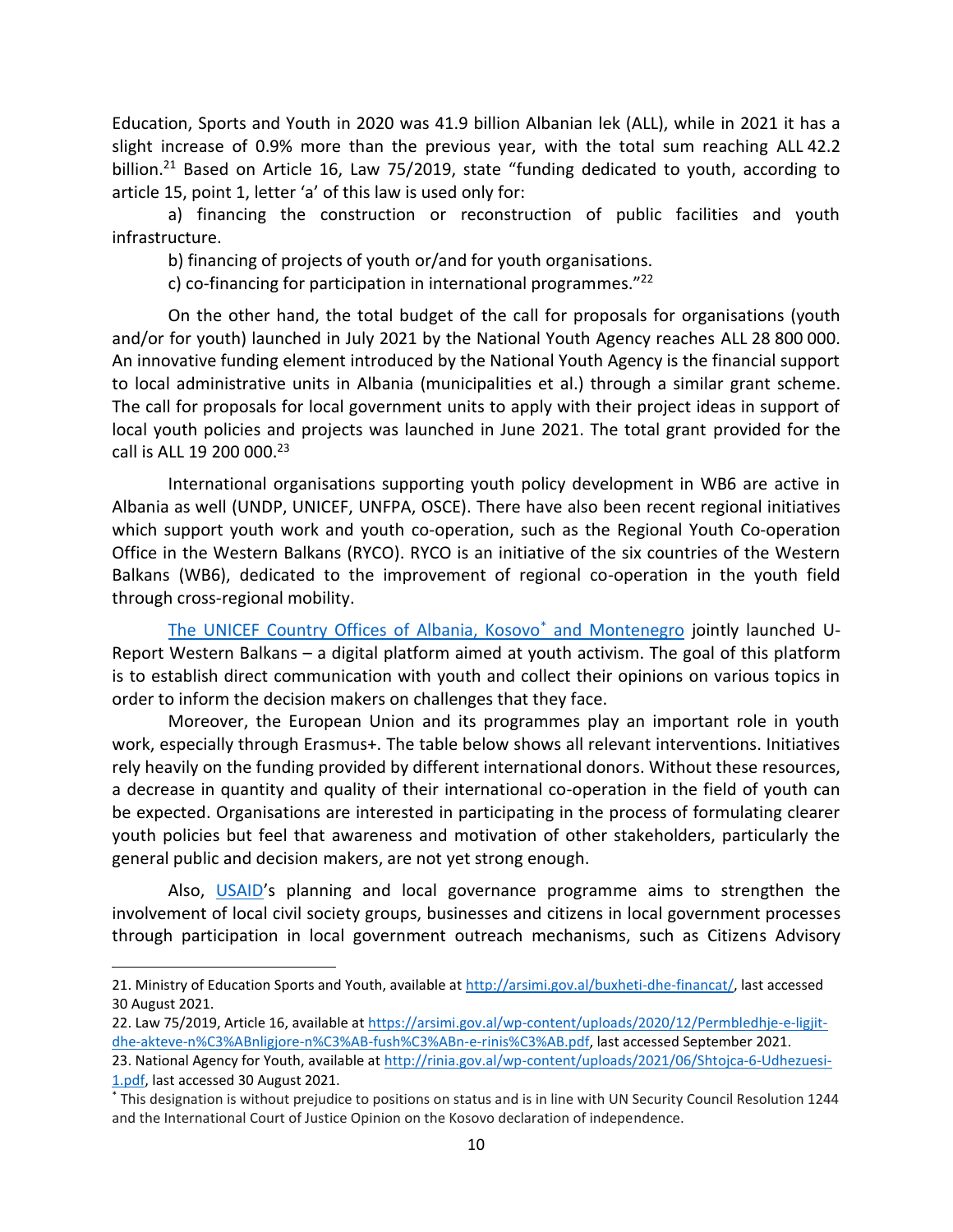Panels (CAPs). Currently there are 13 CAPs in Berat, Durres, Elbasan, Fier, Kamza, Korça, Kuçova, Lushnja, Patos, Saranda, Vora, Vlora and Tirana, with each having youth members who are involved in discussions on municipal budgets, planning and community activities.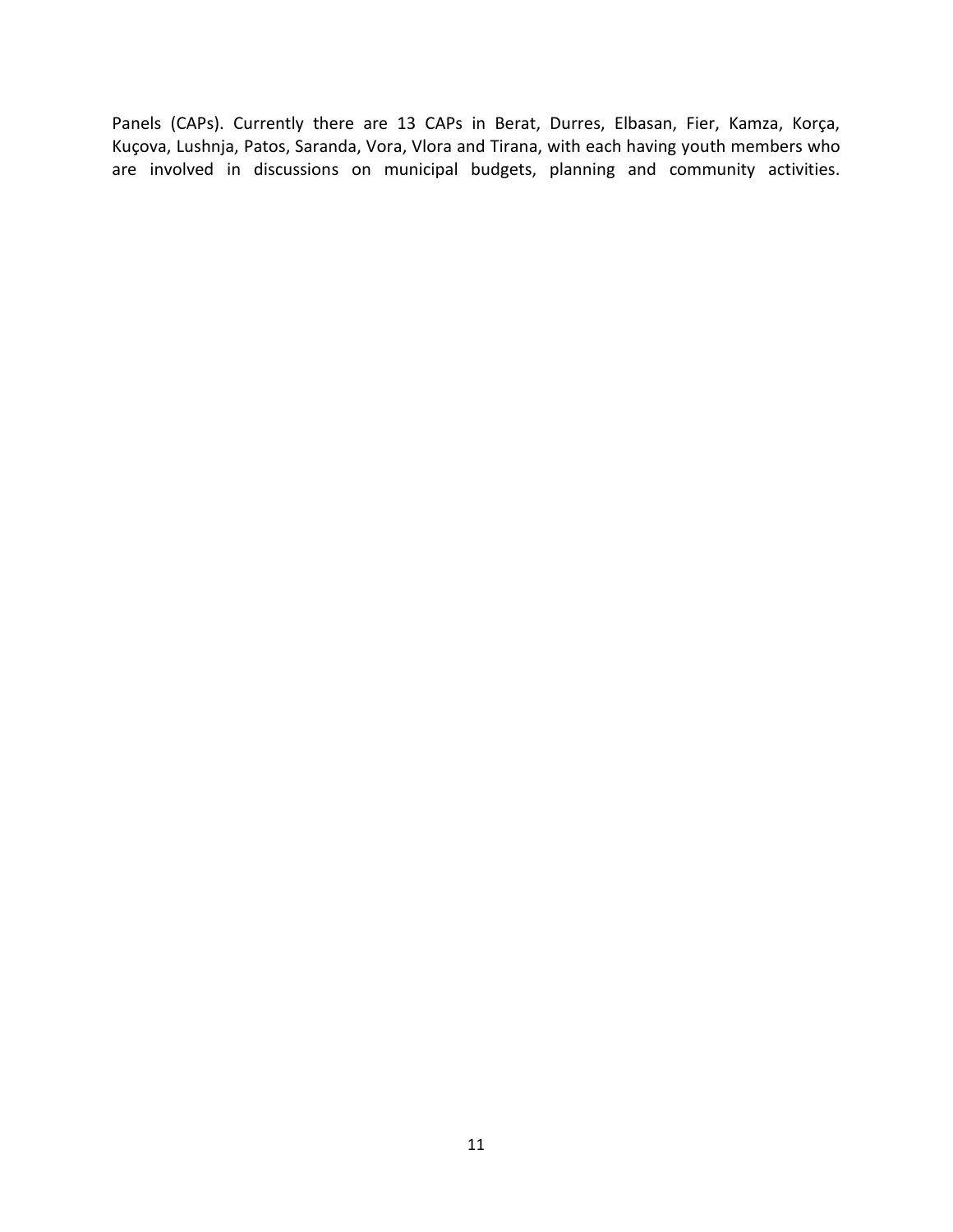|  |  | Table 2: List of Donor Programmes supporting (in)directly youth policies, or youth participation in policy making |
|--|--|-------------------------------------------------------------------------------------------------------------------|
|--|--|-------------------------------------------------------------------------------------------------------------------|

<span id="page-11-0"></span>

| <b>Donor</b>                                  | <b>Title of</b><br>programme                                                           | <b>Objective</b>                                                                  | <b>Main activities</b>                                                                                                                                                                                                                                                                                                                                                                                                                                                                                                          | <b>Targeted youth</b>                                     |
|-----------------------------------------------|----------------------------------------------------------------------------------------|-----------------------------------------------------------------------------------|---------------------------------------------------------------------------------------------------------------------------------------------------------------------------------------------------------------------------------------------------------------------------------------------------------------------------------------------------------------------------------------------------------------------------------------------------------------------------------------------------------------------------------|-----------------------------------------------------------|
| European<br>Union                             | Erasmus+<br>2014-2020<br>(EUR 14.7)<br>billion)<br>2021-2021<br>(EUR 26.2)<br>billion) | Education<br>Youth Work                                                           | Specific issues tackled by the programme include:<br>Reducing unemployment, especially among<br>$\bullet$<br>young people<br>Promoting adult learning, especially for new<br>$\bullet$<br>skills and skills required by the labour market<br>Encouraging young people to take part in<br>$\bullet$<br>European democracy<br>Supporting innovation, co-operation and<br>$\bullet$<br>reform<br>Reducing early school leaving<br>$\bullet$<br>Promoting co-operation and mobility with the<br>$\bullet$<br>EU's partner countries | $15 - 29$                                                 |
| <b>USA</b>                                    | European<br>Democracy<br>Youth<br>Network                                              | Youth policy                                                                      | Participants live with a host family, attend an<br>American high school, acquire leadership skills, and<br>engage in activities to learn about U.S. society and<br>values; they also help educate Americans about their<br>home country and culture.                                                                                                                                                                                                                                                                            | Youth                                                     |
| <b>OSCE PIA</b>                               | Youth<br>Advisory<br>Group                                                             | Promotion<br>and inclusion<br>of Albanian<br>youth<br>perspective<br>in OSCE work | Voluntarily bases and regular meetings                                                                                                                                                                                                                                                                                                                                                                                                                                                                                          | <b>Youth 18-26</b>                                        |
| <b>World Vision</b><br>Albania and<br>Kosovo* | Youth<br>programme                                                                     | Provide space<br>for young<br>people to                                           | Community-based projects and interventions                                                                                                                                                                                                                                                                                                                                                                                                                                                                                      | Youth aged up to 18 years,<br>mostly with vulnerabilities |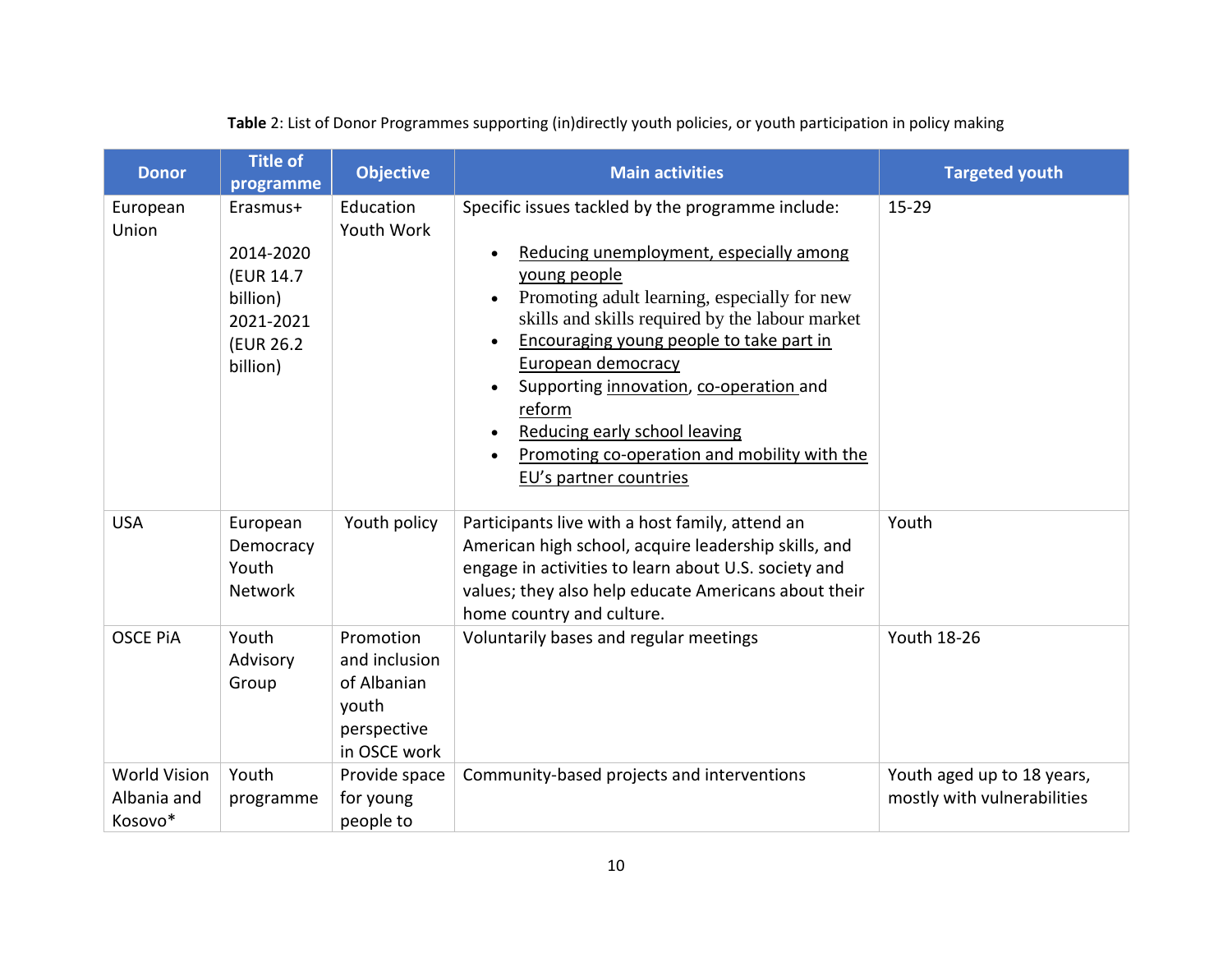|                                                      |                                                                      | express<br>themselves;<br>to build<br>competencies<br>and skills; to<br>help them<br>advocate for<br>and bring<br>changes in<br>the social and<br>economic<br>conditions of<br>the most<br>vulnerable |                          |          |
|------------------------------------------------------|----------------------------------------------------------------------|-------------------------------------------------------------------------------------------------------------------------------------------------------------------------------------------------------|--------------------------|----------|
| WB6<br>governments<br>and other<br>diverse<br>donors | <b>RYCO</b>                                                          | Youth<br>regional<br>reconciliation                                                                                                                                                                   | Regional youth exchanges | WB Youth |
| European<br>Union and<br>WB6<br>governments          | <b>RCC Youth</b><br>Lab<br>(2020-2023)<br><b>EUR 1.5</b><br>million) | Youth<br>Employment<br>Youth Policy                                                                                                                                                                   | Youth-led projects       | WB Youth |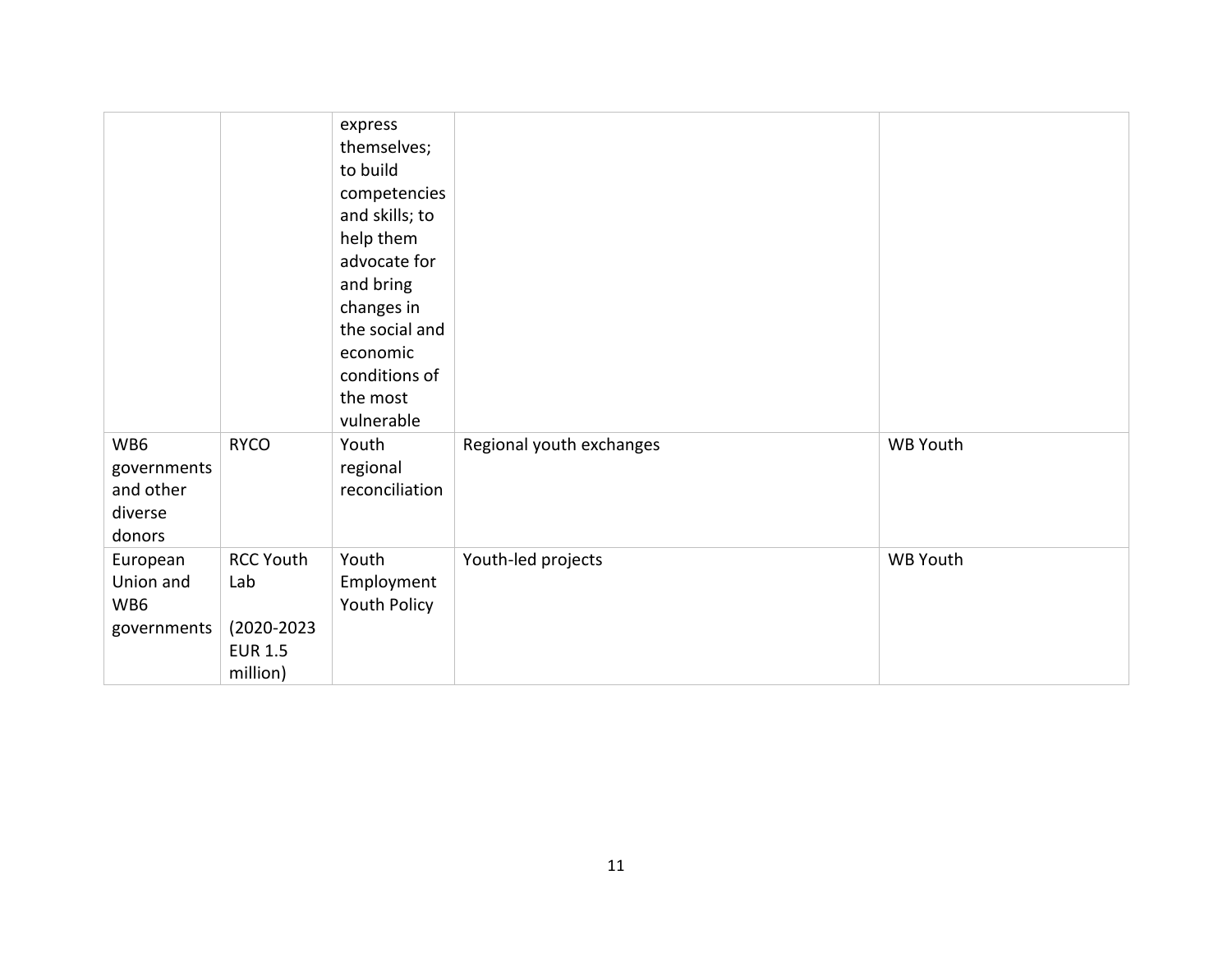## <span id="page-13-0"></span>1.8 CROSS-BORDER CO-OPERATION IN THE YOUTH FIELD

The Western Balkans region has always been a vital region with regard to neighbourhood and cross-border relations. Nevertheless, within the process of the region's integration process to the European Union, many other regional co-operation initiatives have been boosted. Through the Instrument for Pre-Accession Assistance (IPA), the EU has boosted regional cross-border projects, including youth organisations. Besides the IPA III (2021-2027),<sup>24</sup> the **Berlin Process**, launched in 2014, also marked an important process towards youth cross-border co-operation in the field. These developments amplified regional relations with boosting youth policies and youth in itself as drivers of reconciliation. The establishment of [Regional Youth Co-operation](https://www.rycowb.org/?p=4122)  [Office \(RYCO\)](https://www.rycowb.org/?p=4122) is considered one of the main successes of the Berlin Process.

The European Union Platform of Western Balkans Ministerial Meetings has also resulted in a political commitment towards a "[Western Balkan Agenda on Innovation, Research,](https://wb-ministerial.tw.events/docs/WesternBalkansAgenda_Factsheet_May2021.pdf)  [Education, Culture, Youth and](https://wb-ministerial.tw.events/docs/WesternBalkansAgenda_Factsheet_May2021.pdf) Sport". The agenda and its action plan build on three main pillars: Political, Thematic and Regional, and the youth component is highly relevant. This agenda also promotes evidence-informed policy making.

Bilateral cross-border co-operation is fostered through Memorandums of Understanding in the field of youth mainly focusing on education, training, exchanges and the economic status of youth. In 2020 Albania and Kosovo<sup>\*</sup> signed 15 new agreements, of which five relate to education, culture and youth, as listed below.<sup>25</sup>

- 1. Joint annual cultural calendar between the Ministry of Culture, Youth and Sports of the Republic of Kosovo and the Ministry of Culture of the Republic of Albania;
- 2. Film co-production agreement between the Ministry of Culture, Youth and Sports of the Republic of Kosovo and the Ministry of Culture of the Republic of Albania;
- 3. Memorandum of co-operation between the Ministry of Culture, Youth and Sports of the Republic of Kosovo and the Ministry of Culture of the Republic of Albania;
- 4. Memorandum of Co-operation between the Ministry of Education and Science of the Republic of Kosovo and the Ministry of Education, Sports and Youth of the Republic of Albania for the Joint Digital Platform of Pre-University Education;

<sup>24.</sup> [https://europeanwesternbalkans.com/2019/03/19/council-agreed-position-draft-regulation-establishing-ipa](https://europeanwesternbalkans.com/2019/03/19/council-agreed-position-draft-regulation-establishing-ipa-iii/)[iii/,](https://europeanwesternbalkans.com/2019/03/19/council-agreed-position-draft-regulation-establishing-ipa-iii/) last accessed September 2021.

<sup>\*</sup> This designation is without prejudice to positions on status and is in line with UN Security Council Resolution 1244 and the International Court of Justice Opinion on the Kosovo declaration of independence.

<sup>25.</sup> [http://ata.gov.al/2020/09/28/qeveria-e-kosoves-miraton-14-marreveshje-bashkepunimi-me-shqiperine](http://ata.gov.al/2020/09/28/qeveria-e-kosoves-miraton-14-marreveshje-bashkepunimi-me-shqiperine-themelohet-edhe-zyra-per-luginen/)[themelohet-edhe-zyra-per-luginen/,](http://ata.gov.al/2020/09/28/qeveria-e-kosoves-miraton-14-marreveshje-bashkepunimi-me-shqiperine-themelohet-edhe-zyra-per-luginen/) last accessed August 2021.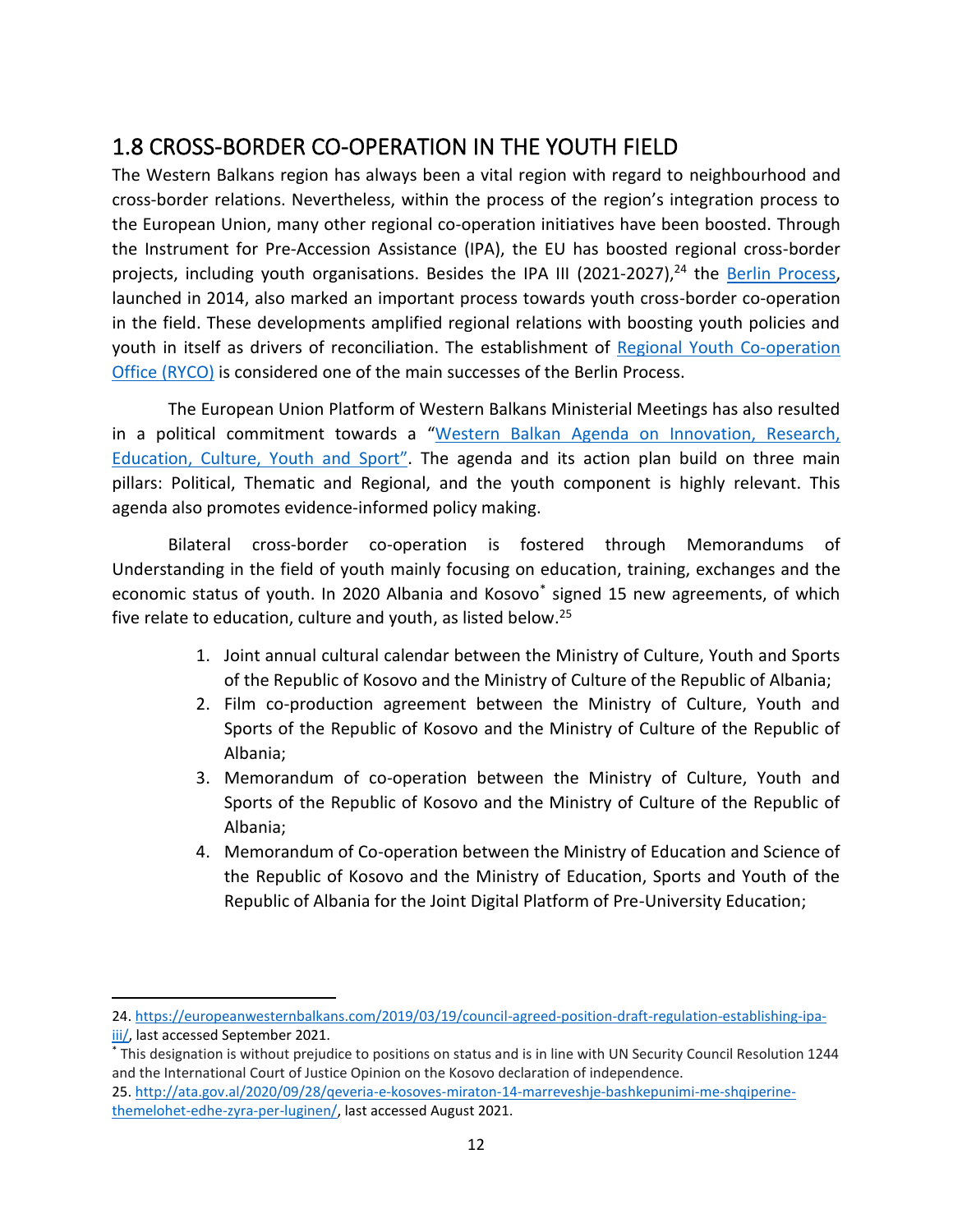5. Memorandum of Co-operation between the Ministry of Culture, Youth and Sports of the Republic of Kosovo and the Ministry of Education, Sports and Youth of the Republic of Albania.

Another initiative was introduced in 2019 by the prime ministers of Albania and North Macedonia, as well the President of Serbia, named initially 'Mini-Schengen' and later in 2021 changed to 'Open Balkan'. Through this initiative, the regional ownership is being emphasized. The initiative aims to advocate for the creation of a mini-Schengen within Western Balkans countries, which shall impact the overall economic situation of the region, including youth mobility, employability, and education.<sup>26</sup>

Another crucial political framework is the South-East European Co-operation Process (SEECP), within which the Regional Co-operation Council was founded in 2008.<sup>27</sup> In its [2020-](https://www.rcc.int/admin/files/docs/reports/RCC-Strategy-and-Work-Programme-2020-22-rich.pdf) [2022 Strategy and Work Programm](https://www.rcc.int/admin/files/docs/reports/RCC-Strategy-and-Work-Programme-2020-22-rich.pdf)e, the RCC commits to supporting youth policies and the inclusion of young people in decision-making processes.

A highly relevant youth policy programme was introduced by the Regional Co-operation Council (RCC), an intergovernmental organisation operating in the Western Balkans. The programme is called "WB Youth Lab" and the main focus is youth policy participation.<sup>28</sup> Its fund reaches EUR 1.5 million and in Albania the National Youth Council is part of the consultative group. Cross-border co-operation has always been boosted by EU programmes and initiatives as well, such as Erasmus+. The Albanian youth sector is also working towards becoming part of international bodies and September 2019 marked the full [membership of Albania into the](https://esn.org/news/albania-joins-erasmus-student-network)  [Erasmus Student Network.](https://esn.org/news/albania-joins-erasmus-student-network) Such memberships can boost youth advocacy towards better policies and programmes targeting youth, for youth and by youth.

#### <span id="page-14-0"></span>1.9 CURRENT DEBATES AND REFORMS

In April 2021, Albania held its national elections with the Socialist Party keeping its majority of seats in the Parliament.<sup>29</sup> The actual government is mandated until 9 September, therefore currently the main debate has been mainly shifted towards the establishment of the new government, which took place in mid-September 2021. Many of the national strategies that include youth policy have been terminated in 2020, therefore many debates are to be expected on the drafting of new strategic documents and action plans. Following an unstructured

<sup>26.</sup> [https://euronews.al/al/vendi/2020/11/09/minishengeni-serbia-dhe-shqiperia-firmosin-per-levizjen-e](https://euronews.al/al/vendi/2020/11/09/minishengeni-serbia-dhe-shqiperia-firmosin-per-levizjen-e-qytetareve-vetem-me-id/)[qytetareve-vetem-me-id/,](https://euronews.al/al/vendi/2020/11/09/minishengeni-serbia-dhe-shqiperia-firmosin-per-levizjen-e-qytetareve-vetem-me-id/) last accessed August 2021.

<sup>27</sup>. Friedrich Ebert Stiftung Dialog Sudosteuropa, "A NEW DEAL FOR YOUTH IN THE WESTERN BALKANS", available a[t https://pjp-eu.coe.int/documents/42128013/47261647/FES+Non-](https://pjp-eu.coe.int/documents/42128013/47261647/FES+Non-paper_A+New+Deal+For+Youth+in+the+Western+Balkans.pdf/3af0bd99-ddba-d862-edbc-ffafc8d2e0c5,%20p.5)

[paper\\_A+New+Deal+For+Youth+in+the+Western+Balkans.pdf/3af0bd99-ddba-d862-edbc-ffafc8d2e0c5,](https://pjp-eu.coe.int/documents/42128013/47261647/FES+Non-paper_A+New+Deal+For+Youth+in+the+Western+Balkans.pdf/3af0bd99-ddba-d862-edbc-ffafc8d2e0c5,%20p.5) p.5, last accessed September 2021.

<sup>28.</sup> Regional Co-operation Council WBYL, available at [www.rcc.int/priority\\_areas/48/western-balkans-youth-lab](http://www.rcc.int/priority_areas/48/western-balkans-youth-lab-project)[project,](http://www.rcc.int/priority_areas/48/western-balkans-youth-lab-project) last accessed 27 August 2021.

<sup>29.</sup> Central Election Committee, available a[t http://kqz.gov.al/tag/zgjedhjet-25-prill-2021/,](http://kqz.gov.al/tag/zgjedhjet-25-prill-2021/) last accessed August 2021.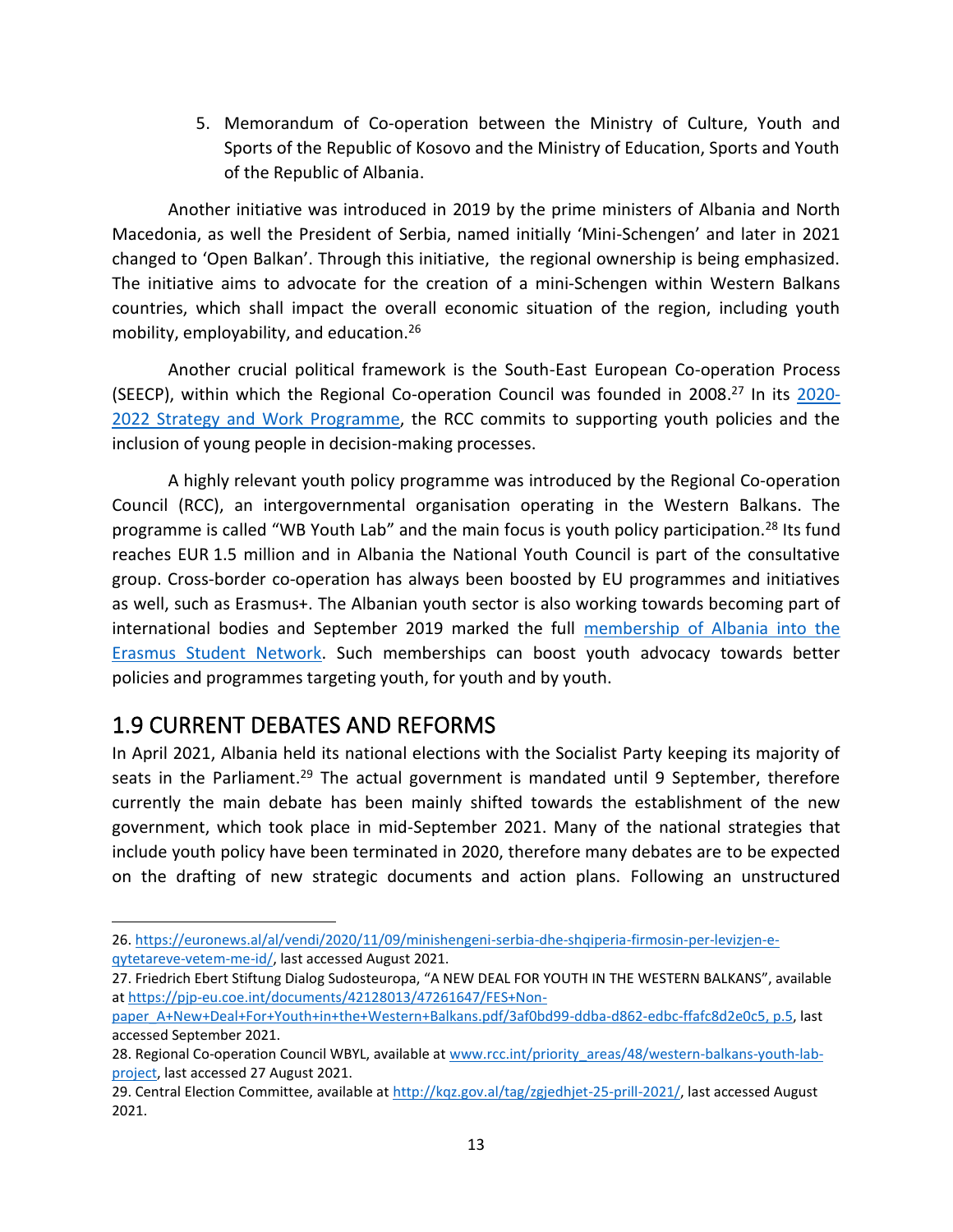informative interview with the EKCYP correspondent for Albania, the working group on the new National Youth Strategy (2022-2029) has been established and further steps will be taken in this regard.

Moreover, the Youth Law provides the establishment of local youth councils: "Currently … 90% of municipalities' youth policies and initiatives are included within the local planned activities for culture, education and sports initiatives. A lower percentage of young citizens, lack of human resources, low staff capacities and limited financial resources are the main reasons for not having youth policies."<sup>30</sup> Therefore, pursuing the provisions of Law 75/2019, local youth councils are expected to be formed and functional too.

Finally, the National Youth Agency launched its first call for project proposals in July 2021, with a deadline of 12 August 2021, and currently many youth organisations and organisations working with and for youth, as well as local government units that applied for local policies and projects, are expecting the evaluation results. The implementation of such projects and their impact will be an interesting development to study in the future. This grant scheme is the most important public one for youth work in the country.

2022 marks a relevant year for the capital of Albania, Tirana, as it will host the title "[European Capital of Youth](https://www.youthforum.org/congratulations-tirana-winner-european-youth-capital-2022)", managed by the municipality and youth NGOs. All these developments both at local and national levels are expected to make the youth policy in Albania more vivid, youth-inclusive and structured.

<sup>30</sup>. Partners Albania For Change and Development, "Youth Political Participation in Albania", available at [http://partnersalbania.org/wp-content/uploads/2020/01/Youth\\_Political\\_Participation\\_Albania\\_2018.pdf,](http://partnersalbania.org/wp-content/uploads/2020/01/Youth_Political_Participation_Albania_2018.pdf) last accessed September 2021.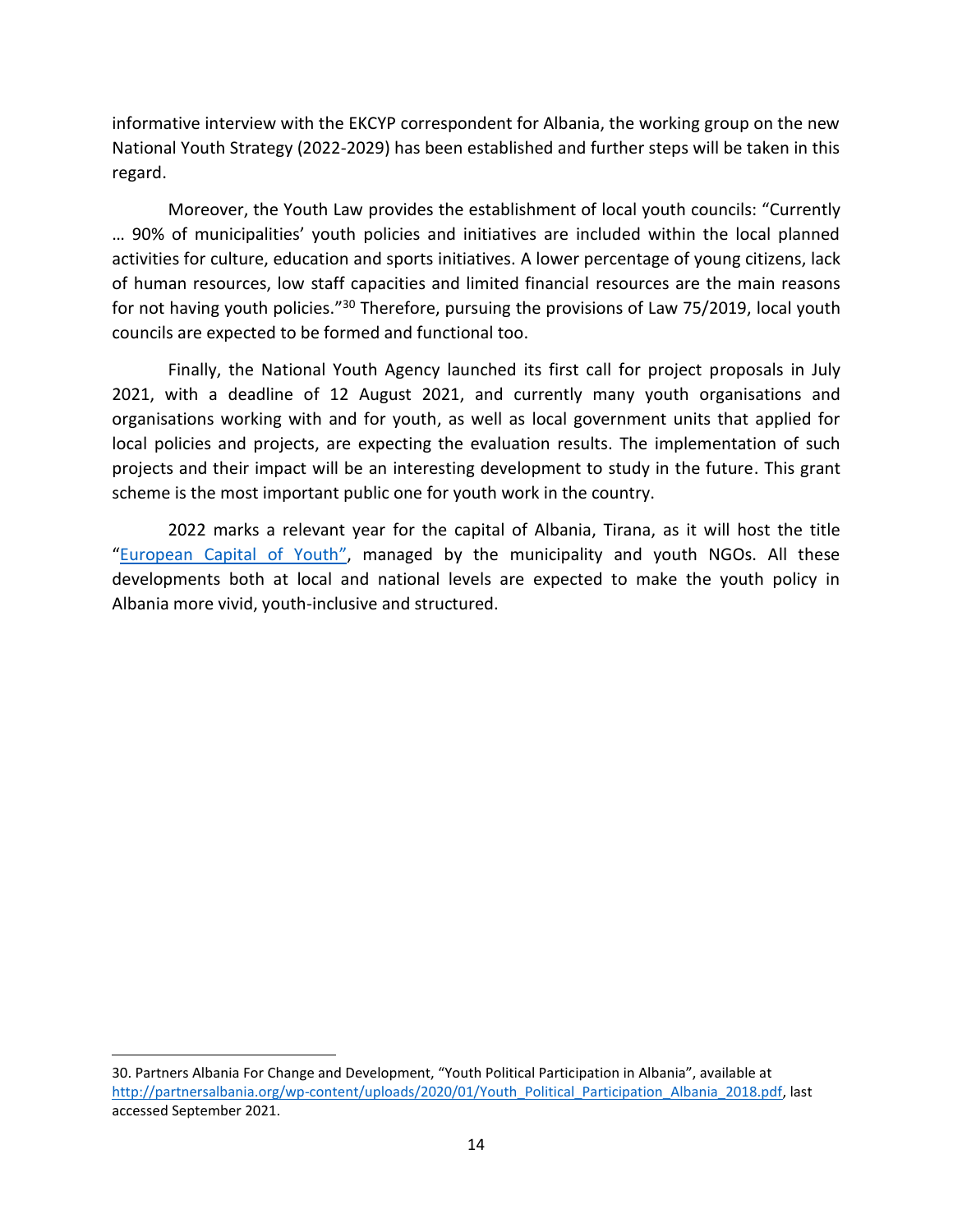#### <span id="page-16-0"></span>**REFERENCES**

Berlin Process, available at [https://berlinprocess.info/.](https://berlinprocess.info/)

Beyond Barriers Albania, available at <https://beyondbarriers.org/> and [https://www.web4yes.eu/news/142/the-law-on-youth-in-albania-is-en-route.html.](https://www.web4yes.eu/news/142/the-law-on-youth-in-albania-is-en-route.html)

Central Election Committee, available at [http://kqz.gov.al/tag/zgjedhjet-25-prill-2021/.](http://kqz.gov.al/tag/zgjedhjet-25-prill-2021/)

Children's Right Centre Albania "Youth in Albania 2020", available at [www.crca.al/sites/default/files/publications/RAPORTI%20TE%20RINJTE%20NE%20SHQIPERI%2](http://www.crca.al/sites/default/files/publications/RAPORTI%20TE%20RINJTE%20NE%20SHQIPERI%202019-2020_0.pdf) [02019-2020\\_0.pdf.](http://www.crca.al/sites/default/files/publications/RAPORTI%20TE%20RINJTE%20NE%20SHQIPERI%202019-2020_0.pdf)

Criminal Code, available at [https://drejtesia.gov.al/wp-content/uploads/2017/11/Kodi\\_Penal-](https://drejtesia.gov.al/wp-content/uploads/2017/11/Kodi_Penal-1.pdf)[1.pdf.](https://drejtesia.gov.al/wp-content/uploads/2017/11/Kodi_Penal-1.pdf)

Electoral Code of the Republic of Albania, available at [http://kqz.gov.al/wp](http://kqz.gov.al/wp-content/uploads/2021/04/Electoral-Code-of-Albania-english-2.pdf)[content/uploads/2021/04/Electoral-Code-of-Albania-english-2.pdf.](http://kqz.gov.al/wp-content/uploads/2021/04/Electoral-Code-of-Albania-english-2.pdf)

Erasmus Student Network Albania, available at [https://esn.org/news/albania-joins-erasmus](https://esn.org/news/albania-joins-erasmus-student-network)[student-network.](https://esn.org/news/albania-joins-erasmus-student-network)

Euronews Albania, available at [https://euronews.al/al/vendi/2020/11/09/minishengeni-serbia](https://euronews.al/al/vendi/2020/11/09/minishengeni-serbia-dhe-shqiperia-firmosin-per-levizjen-e-qytetareve-vetem-me-id/)[dhe-shqiperia-firmosin-per-levizjen-e-qytetareve-vetem-me-id/.](https://euronews.al/al/vendi/2020/11/09/minishengeni-serbia-dhe-shqiperia-firmosin-per-levizjen-e-qytetareve-vetem-me-id/)

European Commission-Erasmus+, available at [https://ec.europa.eu/programmes/erasmus](https://ec.europa.eu/programmes/erasmus-plus/resources/documents/country-factsheet-albania_en)[plus/resources/documents/country-factsheet-albania\\_en.](https://ec.europa.eu/programmes/erasmus-plus/resources/documents/country-factsheet-albania_en)

European Commission "Albania Country Report 2020", available at [https://ec.europa.eu/neighbourhood-enlargement/system/files/2020-](https://ec.europa.eu/neighbourhood-enlargement/system/files/2020-10/albania_report_2020.pdf) [10/albania\\_report\\_2020.pdf.](https://ec.europa.eu/neighbourhood-enlargement/system/files/2020-10/albania_report_2020.pdf)

European Commission [Western Balkan Agenda on Innovation, Research, Education, Culture,](https://wb-ministerial.tw.events/docs/WesternBalkansAgenda_Factsheet_May2021.pdf)  [Youth and](https://wb-ministerial.tw.events/docs/WesternBalkansAgenda_Factsheet_May2021.pdf) Sport [https://wb](https://wb-ministerial.tw.events/docs/WesternBalkansAgenda_Factsheet_May2021.pdf)[ministerial.tw.events/docs/WesternBalkansAgenda\\_Factsheet\\_May2021.pdf.](https://wb-ministerial.tw.events/docs/WesternBalkansAgenda_Factsheet_May2021.pdf)

Friedrich Ebert Stiftung Dialog Sudosteuropa "A new deal for youth in the Western Balkans" [https://pjp-eu.coe.int/documents/42128013/47261647/FES+Non](https://pjp-eu.coe.int/documents/42128013/47261647/FES+Non-paper_A+New+Deal+For+Youth+in+the+Western+Balkans.pdf/3af0bd99-ddba-d862-edbc-ffafc8d2e0c5)[paper\\_A+New+Deal+For+Youth+in+the+Western+Balkans.pdf/3af0bd99-ddba-d862-edbc](https://pjp-eu.coe.int/documents/42128013/47261647/FES+Non-paper_A+New+Deal+For+Youth+in+the+Western+Balkans.pdf/3af0bd99-ddba-d862-edbc-ffafc8d2e0c5)[ffafc8d2e0c5.](https://pjp-eu.coe.int/documents/42128013/47261647/FES+Non-paper_A+New+Deal+For+Youth+in+the+Western+Balkans.pdf/3af0bd99-ddba-d862-edbc-ffafc8d2e0c5)

Liburnetik Organisation, available at [www.liburnetik.org/2019/07/08/qendrim-mbi-ligjin-e](http://www.liburnetik.org/2019/07/08/qendrim-mbi-ligjin-e-rinise/?lang=sq)[rinise/?lang=sq.](http://www.liburnetik.org/2019/07/08/qendrim-mbi-ligjin-e-rinise/?lang=sq)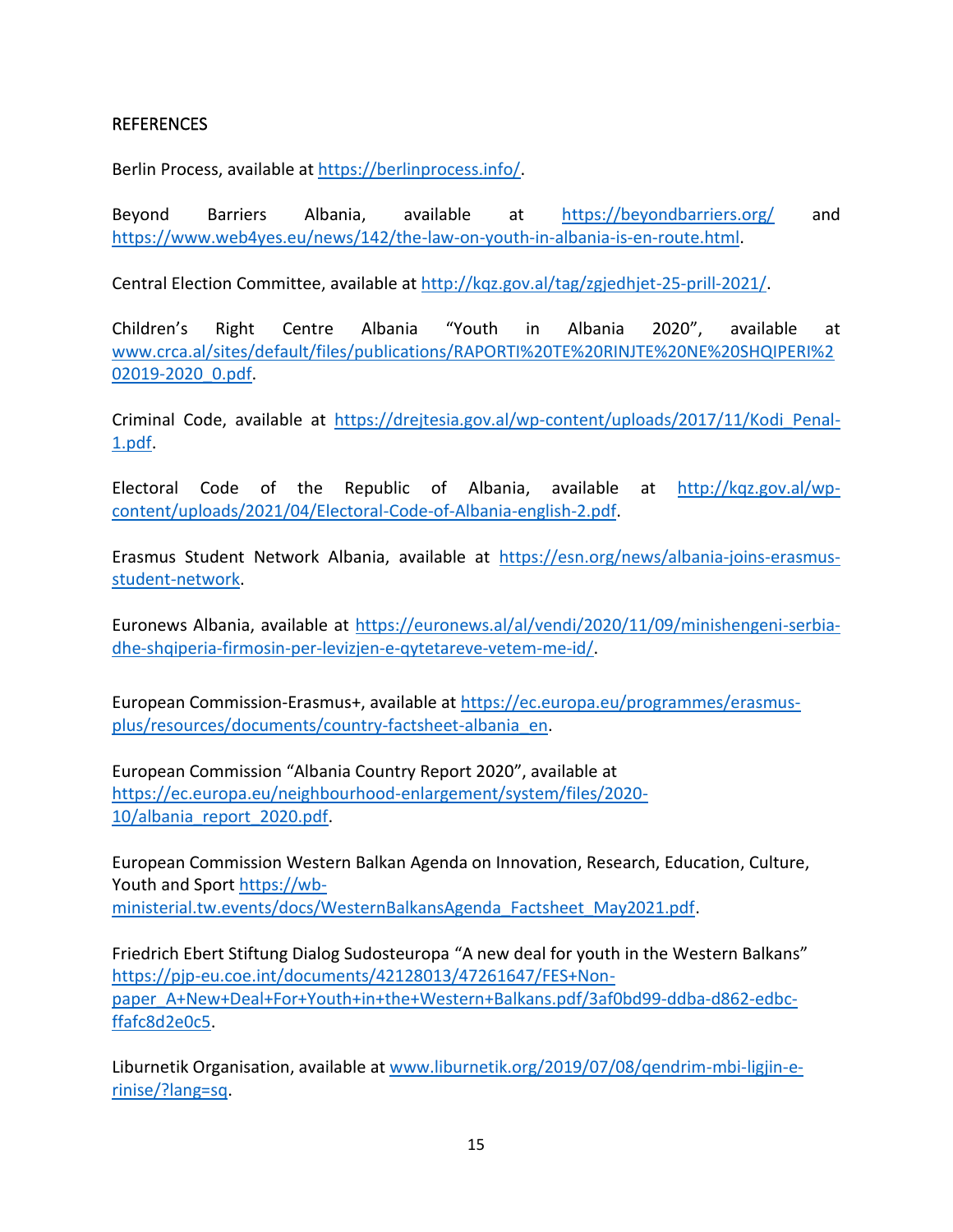Loka, K. Youth Wiki Chapter I on Albania (2017), available at [https://pjp](https://pjp-eu.coe.int/documents/42128013/47262379/Youth-Wiki-Albania.pdf/f3355a46-9dc3-156b-95ab-3fab48f10964)[eu.coe.int/documents/42128013/47262379/Youth-Wiki-Albania.pdf/f3355a46-9dc3-156b-](https://pjp-eu.coe.int/documents/42128013/47262379/Youth-Wiki-Albania.pdf/f3355a46-9dc3-156b-95ab-3fab48f10964)[95ab-3fab48f10964.](https://pjp-eu.coe.int/documents/42128013/47262379/Youth-Wiki-Albania.pdf/f3355a46-9dc3-156b-95ab-3fab48f10964)

Ministry of Education Sports and Youth, available at [http://arsimi.gov.al/buxheti-dhe-financat/.](http://arsimi.gov.al/buxheti-dhe-financat/)

Ministry of Finance and Economy, available at [www.financa.gov.al/.](http://www.financa.gov.al/)

National Agency for Social Business, available at [http://nbs.org.al/.](http://nbs.org.al/)

National Agency for Vocational Education Training and Qualification (NAVETQ), available at [https://epale.ec.europa.eu/sq/nss/national-support-services-albania.](https://epale.ec.europa.eu/sq/nss/national-support-services-albania)

National Agency for Youth, available at [http://rinia.gov.al/wp](http://rinia.gov.al/wp-content/uploads/2021/06/Shtojca-6-Udhezuesi-1.pdf)[content/uploads/2021/06/Shtojca-6-Udhezuesi-1.pdf.](http://rinia.gov.al/wp-content/uploads/2021/06/Shtojca-6-Udhezuesi-1.pdf)

National Agency on Skills and Employment (NAES), available at [www.shkp.gov.al/.](http://www.shkp.gov.al/)

National Institute of Statistics-INSTAT, data retrieved from [www.instat.gov.al/al/temat/treguesit-demografik%C3%AB-dhe-social%C3%AB/popullsia/#tab2.](http://www.instat.gov.al/al/temat/treguesit-demografik%C3%AB-dhe-social%C3%AB/popullsia/#tab2)

National Strategy for Development and Integration, available at [http://arsimi.gov.al/wp](http://arsimi.gov.al/wp-content/uploads/2017/09/SKZHI_draft_per_konsultim_Tematik-_Investimi_ne_kapitalin_njerzor.pdf)[content/uploads/2017/09/SKZHI\\_draft\\_per\\_konsultim\\_Tematik-](http://arsimi.gov.al/wp-content/uploads/2017/09/SKZHI_draft_per_konsultim_Tematik-_Investimi_ne_kapitalin_njerzor.pdf) Investimi ne kapitalin njerzor.pdf.

National Strategy on Skills and Employment, available at [www.financa.gov.al/wp](http://www.financa.gov.al/wp-content/uploads/2020/10/Publikim_EN_Strategjia-Komb%C3%ABtare-p%C3%ABr-Pun%C3%ABsim-dhe-Aft%C3%ABsi-2019-2022.pdf)[content/uploads/2020/10/Publikim\\_EN\\_Strategjia-Komb%C3%ABtare-p%C3%ABr-](http://www.financa.gov.al/wp-content/uploads/2020/10/Publikim_EN_Strategjia-Komb%C3%ABtare-p%C3%ABr-Pun%C3%ABsim-dhe-Aft%C3%ABsi-2019-2022.pdf)[Pun%C3%ABsim-dhe-Aft%C3%ABsi-2019-2022.pdf.](http://www.financa.gov.al/wp-content/uploads/2020/10/Publikim_EN_Strategjia-Komb%C3%ABtare-p%C3%ABr-Pun%C3%ABsim-dhe-Aft%C3%ABsi-2019-2022.pdf)

National Telegraphic Agency of Albania, available at [http://ata.gov.al/2020/09/28/qeveria-e](http://ata.gov.al/2020/09/28/qeveria-e-kosoves-miraton-14-marreveshje-bashkepunimi-me-shqiperine-themelohet-edhe-zyra-per-luginen/)[kosoves-miraton-14-marreveshje-bashkepunimi-me-shqiperine-themelohet-edhe-zyra-per](http://ata.gov.al/2020/09/28/qeveria-e-kosoves-miraton-14-marreveshje-bashkepunimi-me-shqiperine-themelohet-edhe-zyra-per-luginen/)[luginen/.](http://ata.gov.al/2020/09/28/qeveria-e-kosoves-miraton-14-marreveshje-bashkepunimi-me-shqiperine-themelohet-edhe-zyra-per-luginen/)

National Youth Congress, available at [https://360grade.al/269932/njoftim-i-rendesishem-nga](https://360grade.al/269932/njoftim-i-rendesishem-nga-kongresi-rinor-kombetar/)[kongresi-rinor-kombetar/.](https://360grade.al/269932/njoftim-i-rendesishem-nga-kongresi-rinor-kombetar/)

OSCE Presence in Albania, available at [www.osce.org/presence-in-albania/437426.](http://www.osce.org/presence-in-albania/437426)

Parliament of Albania, Law 75/2019, available at [www.parlament.al/Files/ProjektLigje/20191107152923ligj%20nr.%2075,%20dt.%204.11.2019.p](http://www.parlament.al/Files/ProjektLigje/20191107152923ligj%20nr.%2075,%20dt.%204.11.2019.pdf) [df.](http://www.parlament.al/Files/ProjektLigje/20191107152923ligj%20nr.%2075,%20dt.%204.11.2019.pdf)